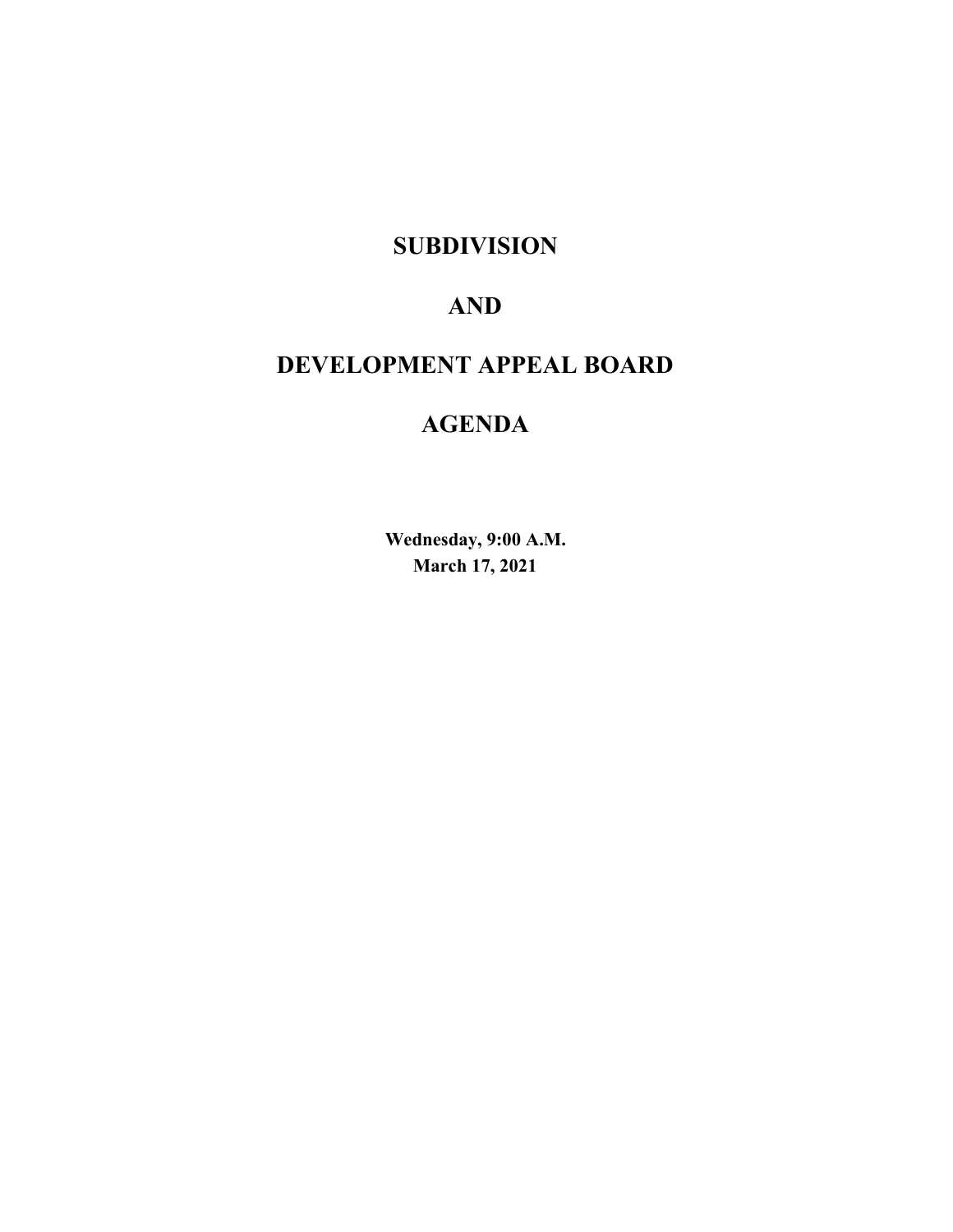| $\mathbf{I}$ | 9:00 A.M.    | SDAB-D-21-042                      |                                                                                                                                               |
|--------------|--------------|------------------------------------|-----------------------------------------------------------------------------------------------------------------------------------------------|
|              |              |                                    | Change the Use from Veterinary Services to<br>Cannabis Retail Sales                                                                           |
|              |              |                                    | 3000 - 106 Street NW<br>Project No.: 375049315-002                                                                                            |
| $\rm{II}$    | $11:00$ A.M. | SDAB-D-21-043                      |                                                                                                                                               |
|              |              | <b>Postponed to March 24, 2021</b> | Erect a fence $\omega$ 1.85m in Height in the flanking<br>Side Yard abutting 81 Street NW, existing without<br>permits                        |
|              |              |                                    | 7603 - 81 Street NW<br>Project No.: 382006945-002                                                                                             |
| III          | $2:00$ P.M.  | SDAB-D-21-044                      |                                                                                                                                               |
|              |              |                                    | Operate a Major Home Based Business - Flower<br>Shop with 1 employee and 2 client visits per day<br>(STUDIO BLOOM INC). Expires Jan. 22, 2026 |
|              |              |                                    | 10827 - 125 Street NW<br>Project No.: 382878820-001                                                                                           |
| <b>NOTE:</b> |              |                                    | Unless otherwise stated, all references to "Section numbers" in this Agenda<br>refer to the authority under the Edmonton Zoning Bylaw 12800.  |

# **SUBDIVISION AND DEVELOPMENT APPEAL BOARD**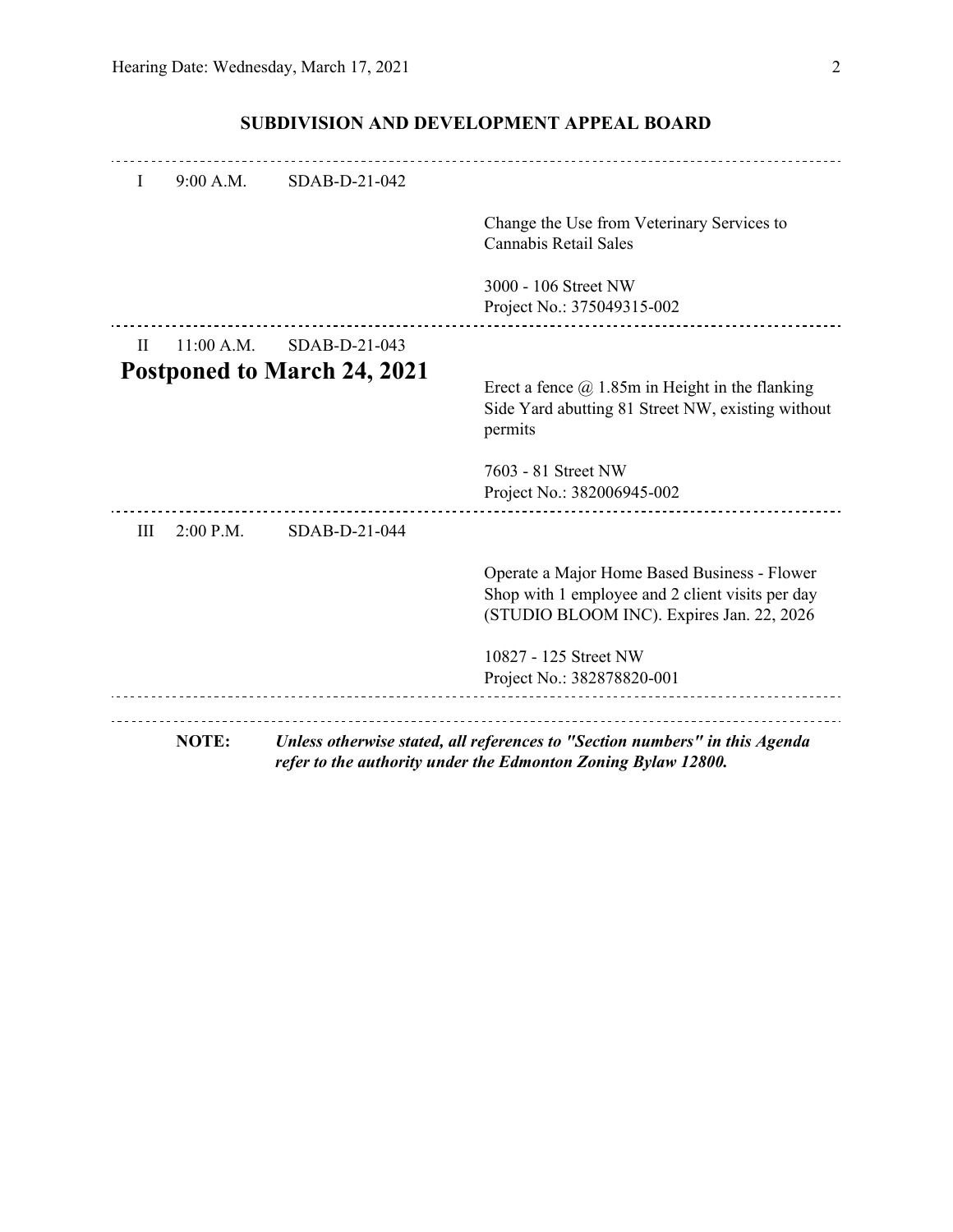#### **ITEM I: 9:00 A.M. FILE: SDAB-D-21-042**

|                                                          | AN APPEAL FROM THE DECISION OF THE DEVELOPMENT OFFICER                     |
|----------------------------------------------------------|----------------------------------------------------------------------------|
| <b>APPELLANT:</b>                                        |                                                                            |
| <b>APPLICATION NO.:</b>                                  | 375049315-002                                                              |
| <b>APPLICATION TO:</b>                                   | Change the Use from Veterinary Services to Cannabis<br><b>Retail Sales</b> |
| <b>DECISION OF THE</b><br>DEVELOPMENT AUTHORITY: Refused |                                                                            |
| <b>DECISION DATE:</b>                                    | February 10, 2021                                                          |
| <b>DATE OF APPEAL:</b>                                   | February 16, 2021                                                          |
| MUNICIPAL DESCRIPTION<br>OF SUBJECT PROPERTY:            | 3000 - 106 Street NW                                                       |
| <b>LEGAL DESCRIPTION:</b>                                | Plan 4884TR Blk 9 Lot 4                                                    |
| ZONE:                                                    | (CSC) Shopping Centre Zone                                                 |
| <b>OVERLAY:</b>                                          | N/A                                                                        |
| <b>STATUTORY PLAN:</b>                                   | N/A                                                                        |
|                                                          |                                                                            |

# *Grounds for Appeal*

The Appellant provided the following reasons for appealing the decision of the Development Authority:

> We are solicitors for Buda Boom 3.0 Inc. An application for a development permit to change the use of a Veterinary Services to a Cannabis Retail Sales (which would be operated by our client) at the captioned address was refused on February 10, 2021. We hereby appeal the refusal of the development permit application on the grounds that:

- the proposed use is a permitted use in the Shopping Centre (CSC) Zone;
- the proposed use is appropriate at the subject location;
- the required variances to section 70 of the Zoning Bylaw will not materially interfere with the amenities of the neighbourhood or unduly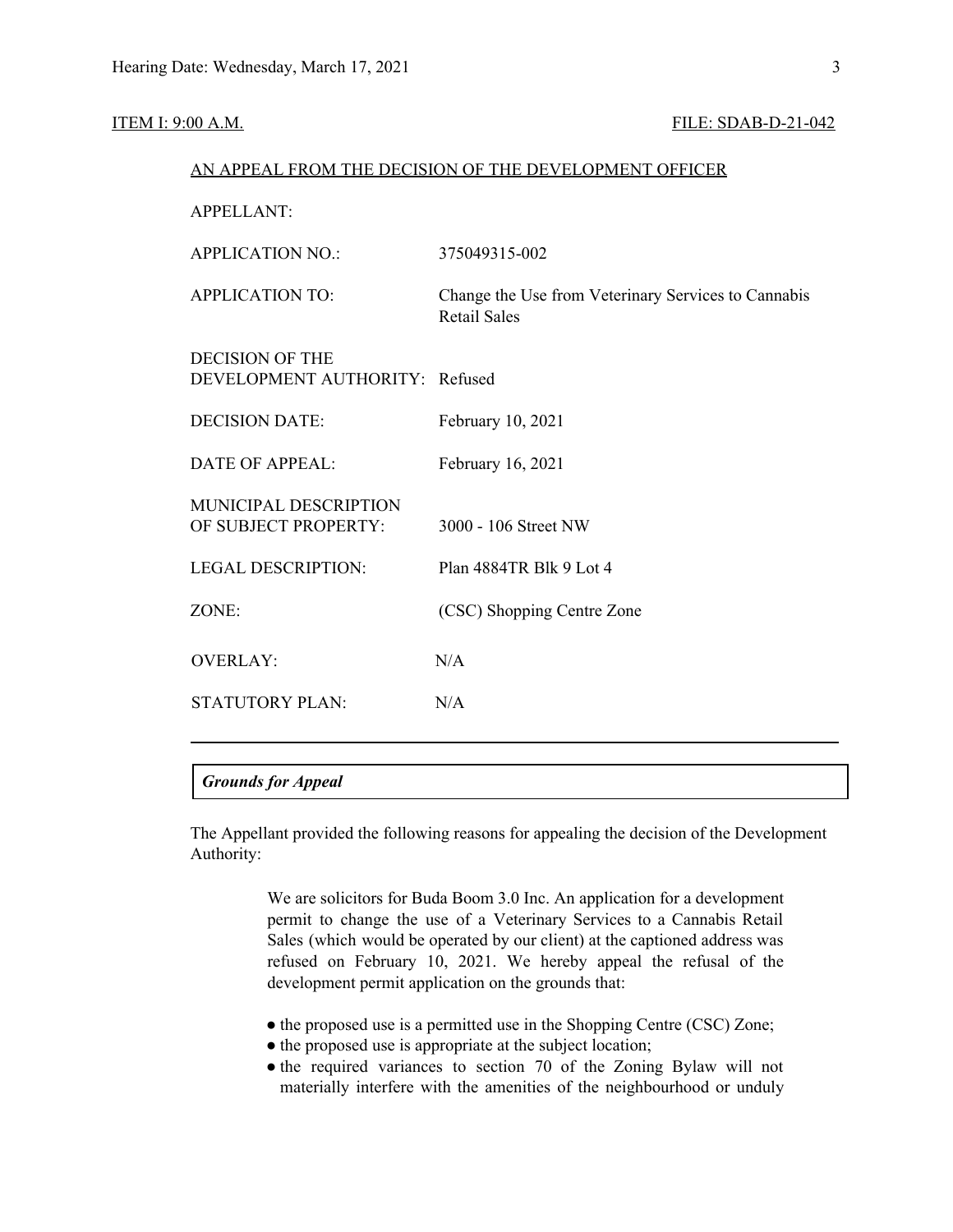interfere with the use, enjoyment and value of neighbouring parcels of land;

• and such further and other grounds as may be presented at the hearing of the appeal.

# *General Matters*

The *Municipal Government Act*, RSA 2000, c M-26 states the following:

### **Grounds for Appeal**

**685(1)** If a development authority

- (a) fails or refuses to issue a development permit to a person,
- (b) issues a development permit subject to conditions, or
- (c) issues an order under section 645,

the person applying for the permit or affected by the order under section 645 may appeal to the subdivision and development appeal board.

**(2)** In addition to an applicant under subsection (1), any person affected by an order, decision or development permit made or issued by a development authority may appeal to the subdivision and development appeal board.

### **Appeals**

**686(1)** A development appeal to a subdivision and development appeal board is commenced by filing a notice of the appeal, containing reasons, with the board,

- (a) in the case of an appeal made by a person referred to in section 685(1)
	- (i) with respect to an application for a development permit,
		- (A) within 21 days after the date on which the written decision is given under section 642, or
		- (B) if no decision is made with respect to the application within the 40-day period, or within any extension of that period under section 684, within 21 days after the date the period or extension expires,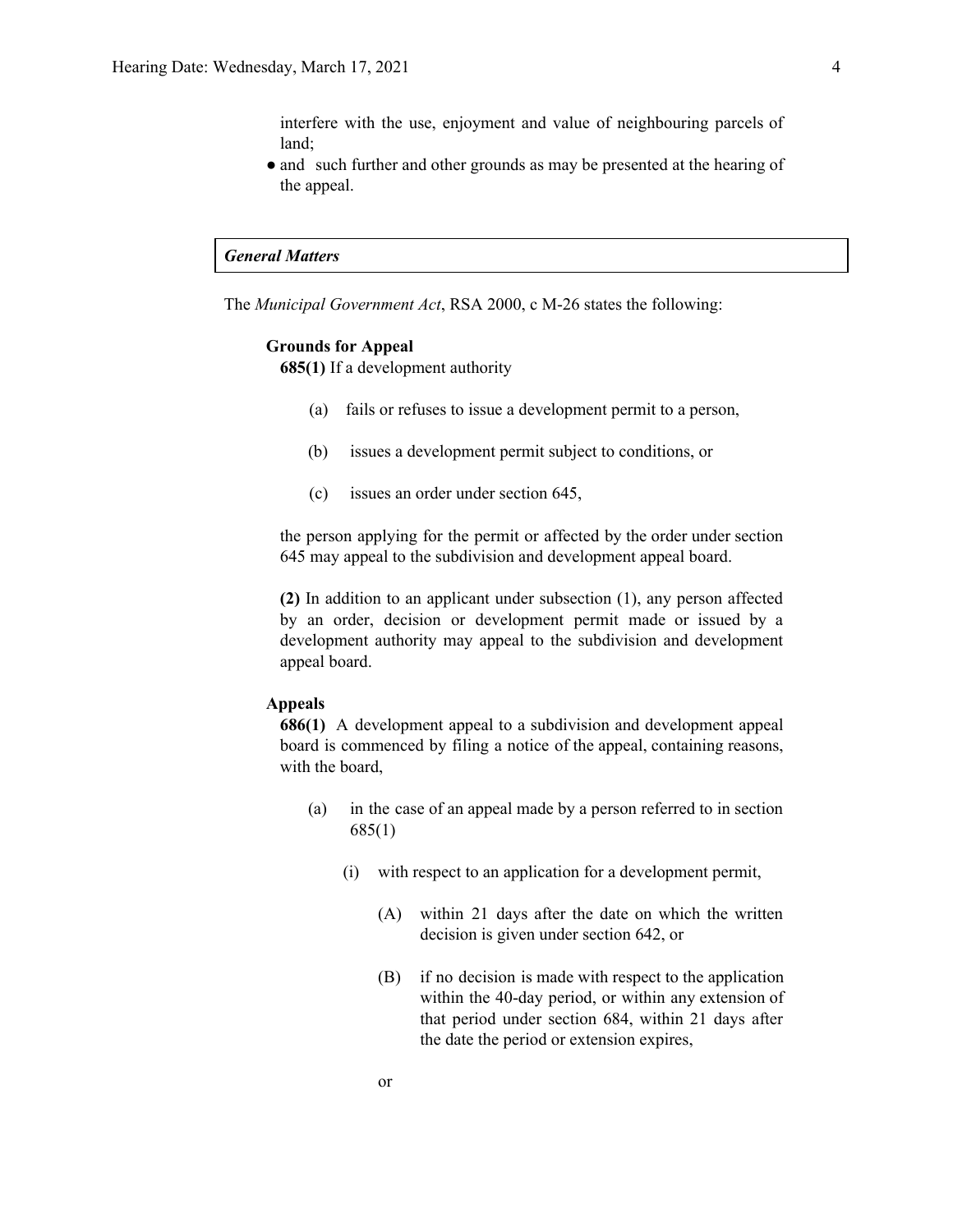- (ii) with respect to an order under section 645, within 21 days after the date on which the order is made, or
- (b) in the case of an appeal made by a person referred to in section 685(2), within 21 days after the date on which the notice of the issuance of the permit was given in accordance with the land use bylaw.

#### **Hearing and Decision**

**687(3)** In determining an appeal, the subdivision and development appeal board

…

- (a.1) must comply with the land use policies;
- (a.2) subject to section 638, must comply with any applicable statutory plans;
- (a.3) subject to clause (d), must comply with any land use bylaw in effect;
- (a.4) must comply with the applicable requirements of the regulations under the *Gaming, Liquor and Cannabis Act* respecting the location of premises described in a cannabis licence and distances between those premises and other premises;
	- …
	- (c) may confirm, revoke or vary the order, decision or development permit or any condition attached to any of them or make or substitute an order, decision or permit of its own;
	- (d) may make an order or decision or issue or confirm the issue of a development permit even though the proposed development does not comply with the land use bylaw if, in its opinion,
		- (i) the proposed development would not
			- (A) unduly interfere with the amenities of the neighbourhood, or
			- (B) materially interfere with or affect the use, enjoyment or value of neighbouring parcels of land,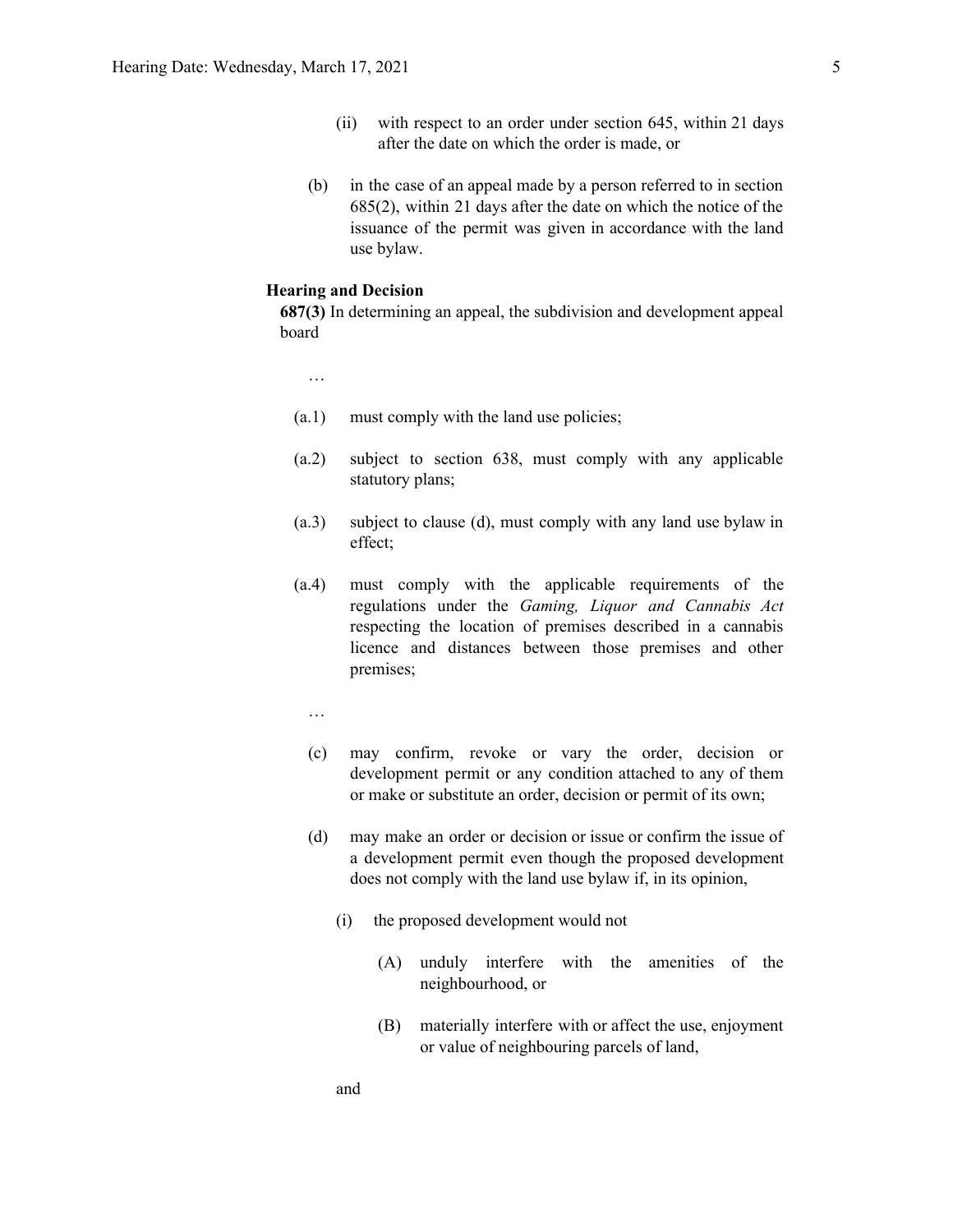(ii) the proposed development conforms with the use prescribed for that land or building in the land use bylaw.

### **General Provisions from the** *Edmonton Zoning Bylaw:*

Under section 320.2(3), **Cannabis Retail Sales** is a **Permitted Use** in the **(CSC) Shopping Centre Zone**.

Under section 7.4(9), **Cannabis Retail Sales** means:

development used for the retail sale of Cannabis that is authorized by provincial or federal legislation. This Use may include retail sales of Cannabis accessories. This Use does not include Cannabis Production and Distribution.

Under section 6.1, **Cannabis** means:

a cannabis plant and anything referred to in subsection (a) of this definition but does not include anything referred to in subsection (b) of this definition:

- a. Cannabis includes:
	- i. any part of a cannabis plant, including the phytocannabinoids produced by, or found in, such a plant, regardless of whether that part has been processed or not, other than a part of the plant referred to in subsection (b) of this definition.
	- ii. any substance or mixture of substances that contains or has on it any part of such a plant;
	- iii. any substance that is identical to any phytocannabinoid produced by, or found in, such a plant, regardless of how the substance was obtained.
- b. Notwithstanding subsection (a) of this definition, Cannabis does not include:
	- i. a non-viable seed of a cannabis plant;
	- ii. a mature stalk, without any leaf, flower, seed or branch, of such plant;
	- iii. fibre derived from a stalk referred in subsection (b)(ii) of this definition; and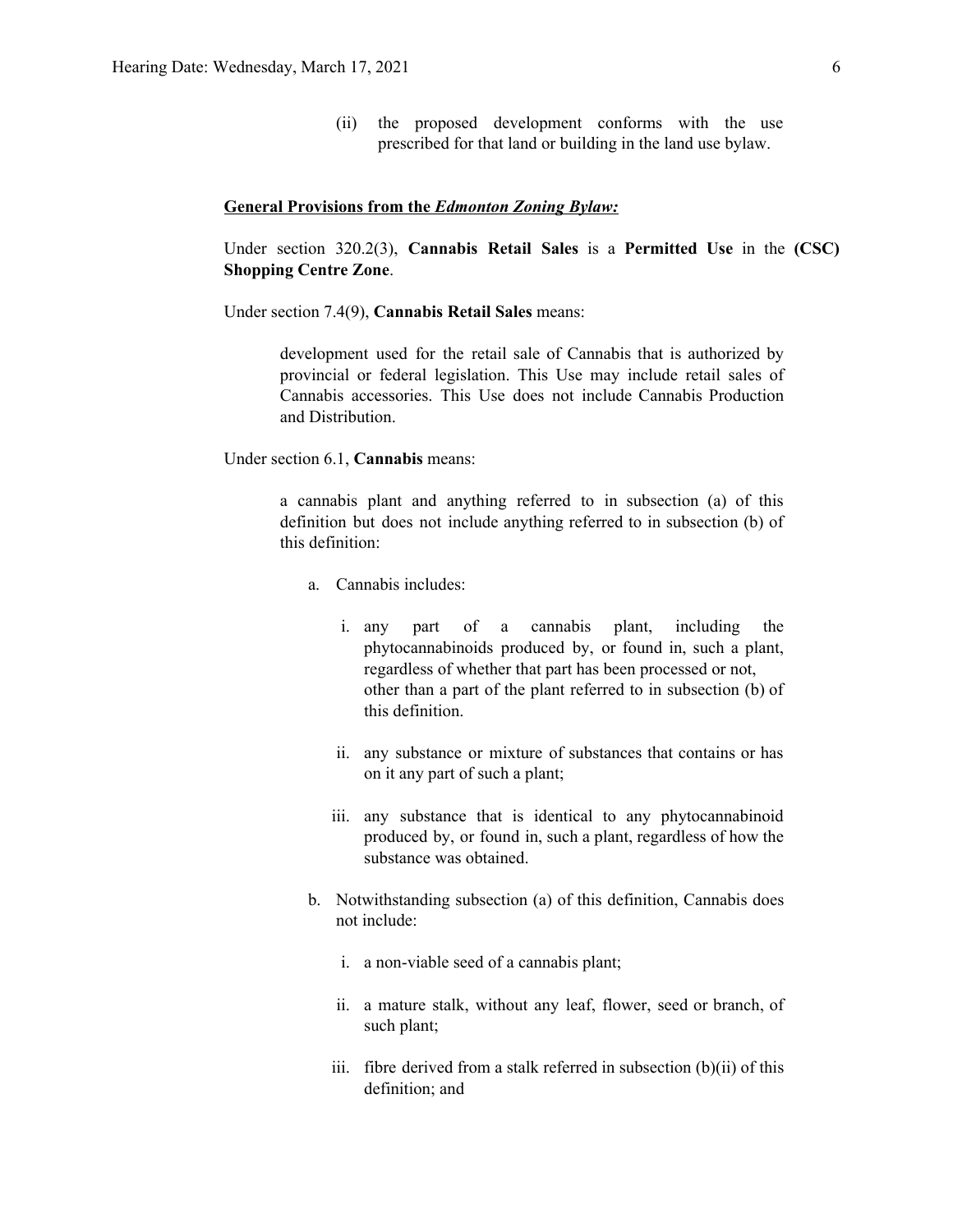iv. the root or any part of the root of such a plant.

Under section 6.1, **Site** means "an area of land consisting of one or more abutting Lots<sup>"</sup>

Section 340.1 states that the **General Purpose** of the **(CSC) Shopping Centre Zone** is:

to provide for larger shopping centre developments intended to serve a community or regional trade area. Residential, office, entertainment and cultural uses may also be included within such shopping complexes.

## *Section 70 – Cannabis Retail Sales*

- 1. Any Cannabis Retail Sales shall not be located less than 200 m from any other Cannabis Retail Sales. For the purposes of this subsection only:
	- a. the 200 m separation distance shall be measured from the closest point of the Cannabis Retail Sales Use to the closest point of any other approved Cannabis Retail Sales Use;
	- b. A Development Officer shall not grant a variance to reduce the separation distance by more than  $20 \text{ m}$  in compliance with Section 11; and
	- c. The issuance of a Development Permit which contains a variance to separation distance as described in 70(1)(b) shall be issued as a Class B Discretionary Development.
- 2. Any Site containing Cannabis Retail Sales shall not be located less than:
	- a. 200 m from any Site being used for a public library, at the time of the application for the Development Permit for the Cannabis Retail Sales; and
	- b. 100 m from any Site being used for Community Recreation Services Use, a community recreation facility or as public lands at the time of application for the Development Permit for the Cannabis Retail Sales.
- 3. For the purposes of subsection 2:
	- a. separation distances shall be measured from the closest point of the subject Site boundary to the closest point of another Site boundary, and shall not be measured from Zone boundaries or from the edges of structures;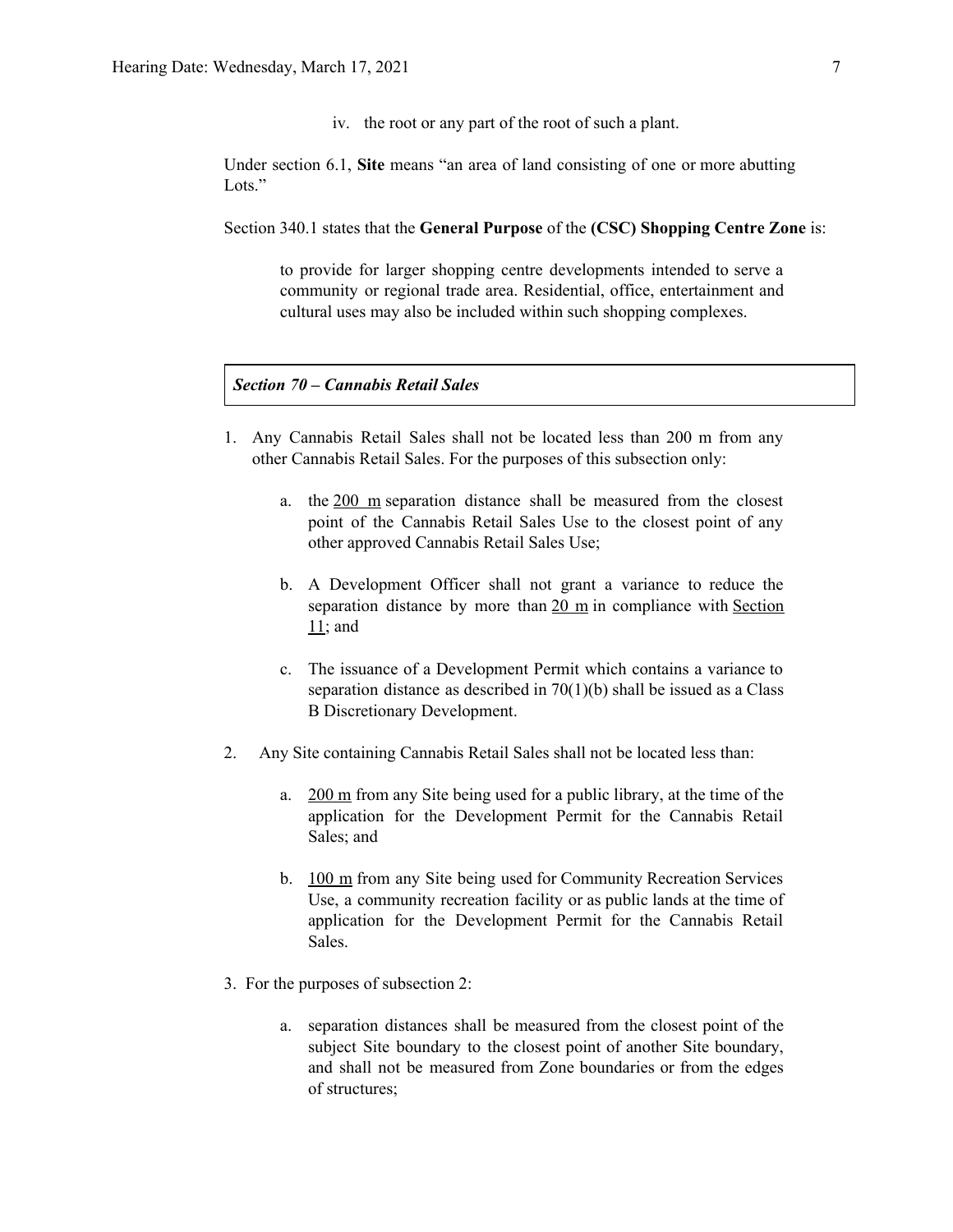- b. the term "public library" is limited to the collection of literary, artistic, musical and similar reference materials and learning resources in the form of books, electronic files, computers, manuscripts, recordings and films for public use, and does not include private libraries, museums or art galleries.
- c. the term "community recreation facilities" means indoor municipal facilities used primarily by members of the public to participate in recreational activities conducted at the facilities, as per the Municipal Government Act; and
- d. the term "public lands" is limited to Sites zoned AP, and Sites zoned A.
- 4. Subsection 105(3) of the Gaming, Liquor and Cannabis *Regulation*, is expressly varied by the following:
	- a. any Site containing a Cannabis Retail Sales shall not be located less than:

#### *Public or private education*

i. 200 m from a Site being used for public or private education, at the time of the application for the Development Permit for the Cannabis Retail Sales;

#### *Provincial health care facility*

ii. 100 m from a Site being used for a provincial health care facility at the time of the application for the Development Permit for the Cannabis Retail Sales; and

#### *School reserve or municipal and school reserve*

iii. 100 m from a Site designated as school reserve or municipal and school reserve at the time of the application for the Development Permit for the Cannabis Retail Sales.

#### *Measurement of Separation Distances*

b. For the purposes of this subsection, separation distances shall be measured from the closest point of the subject Site boundary to the closest point of another Site boundary, and shall not be measured from Zone boundaries or from the edges of structures.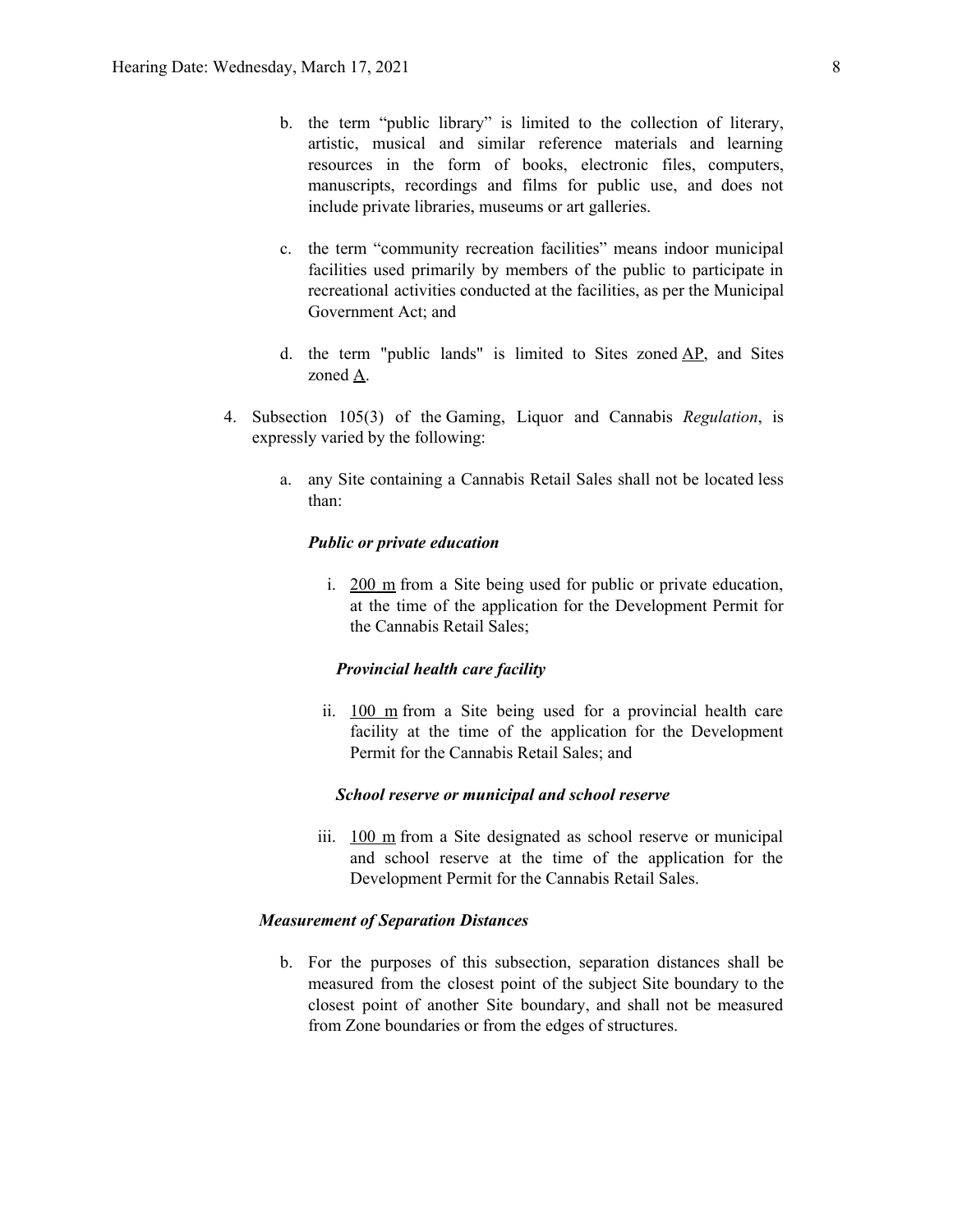#### *Sites Greater than Two Hectares*

- c. For Sites that are greater than 2.0 ha in size and zoned either CSC or DC2, that do not contain a public library at the time of application for the Development Permit for the Cannabis Retail Sales:
	- i. Subsection 70(2), and 70(4)(a) shall not apply; and
	- ii. the distances referred to in Subsection 105(3) of the *Gaming, Liquor and Cannabis Regulation* shall be expressly varied to 0 m.
- d. For the purposes of subsection  $70(4)(a)(i)$ , the term "public or private education" means a school as defined in subsection  $(1)(y)(i)$  and  $(1)(y)(ii)$  of the *School Act (as amended from time to time).*
- 5. Notwithstanding Section 11 of this Bylaw, a Development Officer shall not grant a variance to subsection  $70(2)$ ,  $70(3)(a)$  or  $70(4)$ .

#### **Design Requirements**

- 6. Cannabis Retail Sales shall include design elements that readily allow for natural surveillance to promote a safe urban environment, where applicable and to the satisfaction of the Development Officer, including the following requirements:
	- a. customer access to the store is limited to a storefront that is visible from the street other than a Lane, or a shopping centre parking lot, or mall access that allows visibility from the interior of the mall into the store;
	- b. the exterior of all stores shall have ample transparency from the street;
	- c. Any outdoor lighting shall be designed to ensure a well-lit environment for pedestrians and illumination of the property; and
	- d. Landscaping shall be low-growing shrubs or deciduous trees with a high canopy at maturity to maintain natural surveillance.

#### **Development Officer's Determination**

**1) The proposed Cannabis Retail Store does not comply with the minimum setback requirement from public lands (Steinhauer Park) (Section 70.2):**

**Required Setback: 100 m**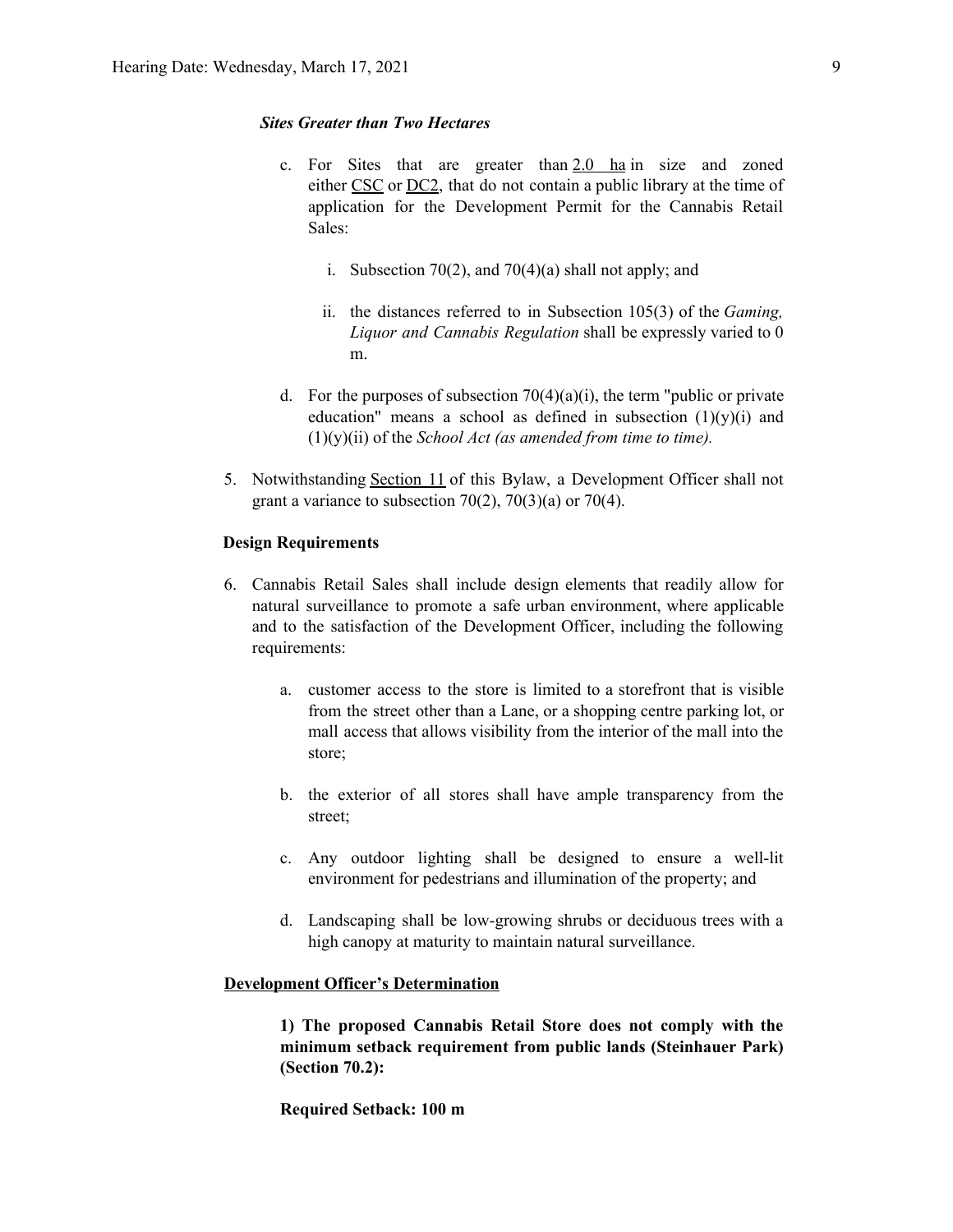**Proposed Setback: 20m Deficient by 80m**

**2) The proposed Cannabis Retail Store does not comply with the minimum setback requirement from a Public Education facility (Steinhauer Public School) (Section 70.4):**

**Required Setback: 200m Proposed Setback: 55m-141m Deficient by 59m-145m**

**3) The proposed Cannabis Retail Store does not comply with the minimum setback requirement from a School Reserve site (Section 70.4):**

**Required Setback: 100m Proposed Setback: 55m Deficient by 45m**

**Under Sections 70.4(c) and 70.5 of the Zoning Bylaw, the Development Officer is prohibited from granting a variance to the minimum setback to allow for the proposed Cannabis Retail Store.**

[unedited]

*Previous Subdivision and Development Appeal Board Decisions*

| <b>Application Number</b> | <b>Description</b>                                                                                                                                        | <b>Decision</b>                                                                                                          |
|---------------------------|-----------------------------------------------------------------------------------------------------------------------------------------------------------|--------------------------------------------------------------------------------------------------------------------------|
| SDAB-D-12-280             | Construct and operate as a<br>Gas Bar (Canopy structure<br>with 2 stations)<br>and<br>reconfigure of the accessory<br>parking lot in a shopping<br>centre | December 21, 2012; the<br>appeal be DENIED and the<br>decision of approval by the<br>Development Authority<br>CONFIRMED. |
| SDAB-D-10-094             | Construct and operate a Gas<br>Bar on a Shopping Centre<br>site                                                                                           |                                                                                                                          |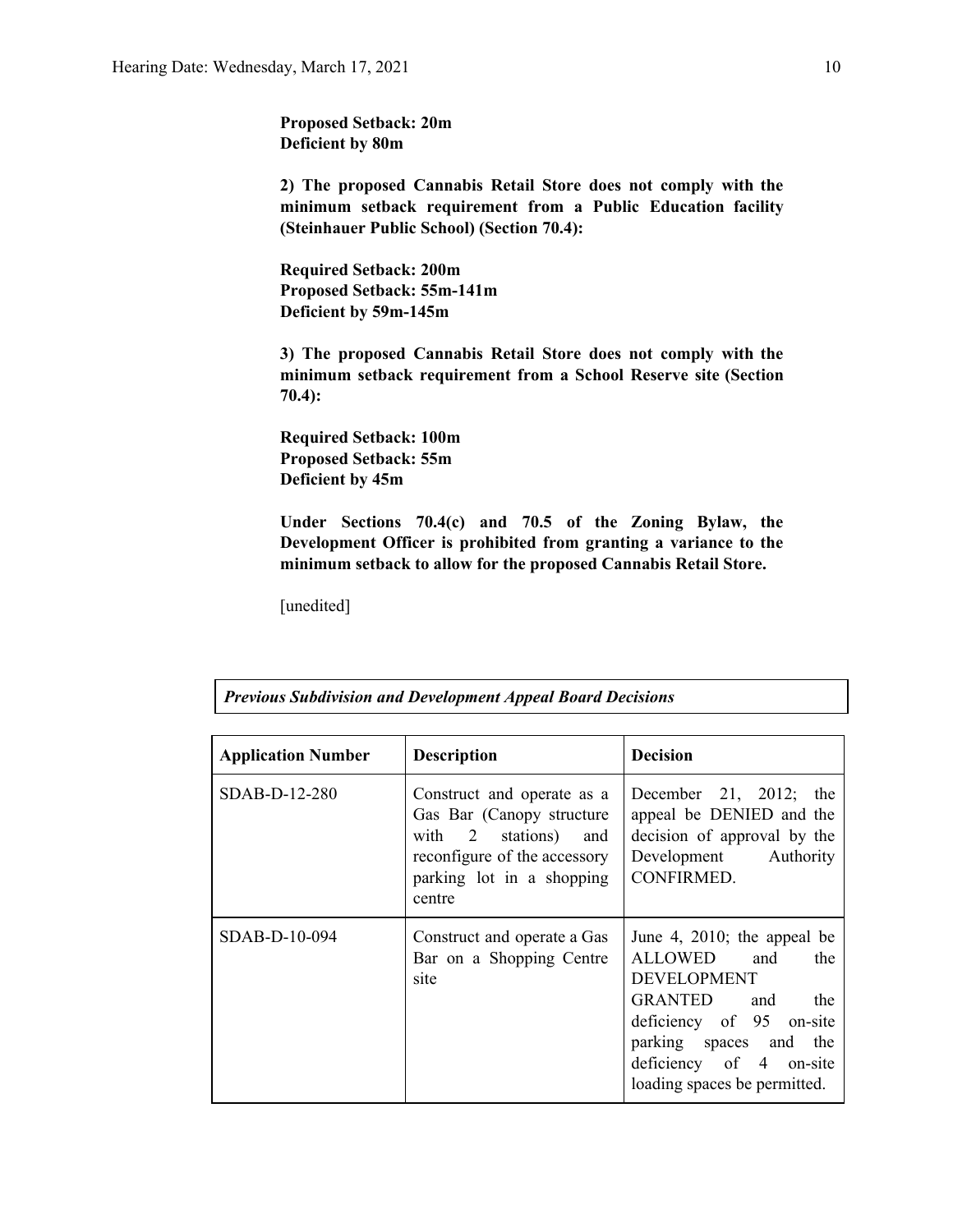| SDAB-D-03-323 | Construct and operate a<br>Rapid Drive-Through<br>Vehicle Services building<br>bay automatic car<br>(two<br>wash) | November 7, $2003$ ;<br>the<br>appeal be ALLOWED and<br><b>DEVELOPMENT</b><br>the<br><b>GRANTED</b><br>the<br>and<br>deficiency of one outbound<br>queuing space and the<br>deficiency of 3 parking stalls<br>for the development be<br>permitted. |
|---------------|-------------------------------------------------------------------------------------------------------------------|----------------------------------------------------------------------------------------------------------------------------------------------------------------------------------------------------------------------------------------------------|
|---------------|-------------------------------------------------------------------------------------------------------------------|----------------------------------------------------------------------------------------------------------------------------------------------------------------------------------------------------------------------------------------------------|

# Notice to Applicant/Appellant

Provincial legislation requires that the Subdivision and Development Appeal Board issue its official decision in writing within fifteen days of the conclusion of the hearing.

 $\mathcal{L}_\text{max}$  , and the contribution of the contribution of the contribution of the contribution of the contribution of the contribution of the contribution of the contribution of the contribution of the contribution of t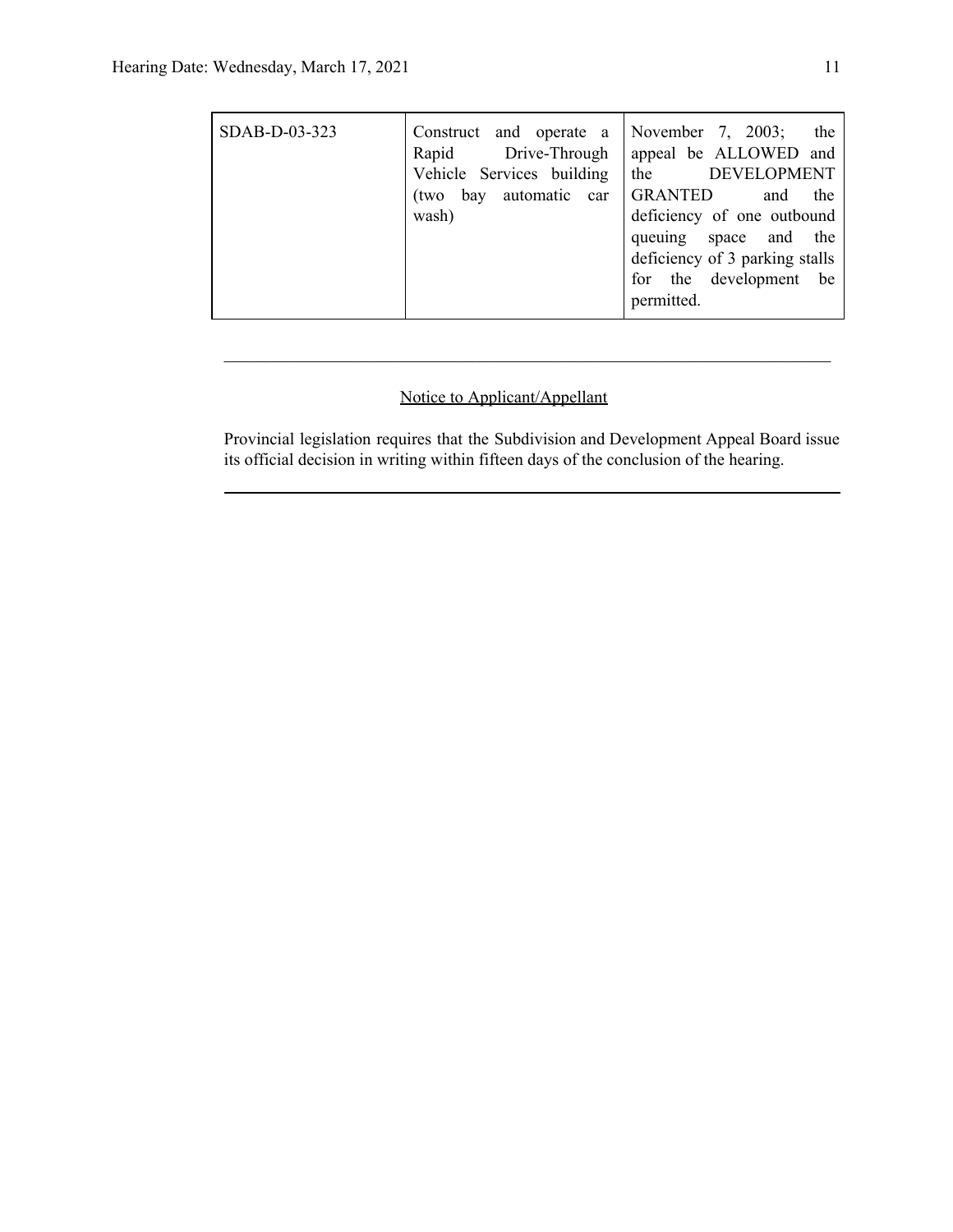| <b>Edmonton</b>                                                                                                              | Project Number: 375049315-002<br>OCT 08, 2020<br><b>Application Date:</b><br><b>Printed:</b><br>February 16, 2021 at 1:41 PM<br>1 of 2<br><b>Application for</b><br>Page: |  |  |
|------------------------------------------------------------------------------------------------------------------------------|---------------------------------------------------------------------------------------------------------------------------------------------------------------------------|--|--|
|                                                                                                                              | <b>Major Development Permit</b>                                                                                                                                           |  |  |
| This document is a Development Permit Decision for the development application described below.                              |                                                                                                                                                                           |  |  |
| <b>Applicant</b><br>Property Address(es) and Legal Description(s)<br>3000 - 106 STREET NW                                    |                                                                                                                                                                           |  |  |
|                                                                                                                              | Plan 4884TR Blk 9 Lot 4                                                                                                                                                   |  |  |
|                                                                                                                              | <b>Specific Address(es)</b>                                                                                                                                               |  |  |
|                                                                                                                              | Suite:<br>3016A - 106 STREET NW                                                                                                                                           |  |  |
|                                                                                                                              | Entryway: 3016A - 106 STREET NW<br>Building: 3000 - 106 STREET NW                                                                                                         |  |  |
| <b>Scope of Application</b><br>To change the use from Veterinary Services to Cannabis Retail Sales.<br><b>Permit Details</b> |                                                                                                                                                                           |  |  |
|                                                                                                                              |                                                                                                                                                                           |  |  |
| <b>Class of Permit:</b>                                                                                                      | Contact Person:                                                                                                                                                           |  |  |
| Gross Floor Area (sq.m.):                                                                                                    | Lot Grading Needed?: N                                                                                                                                                    |  |  |
| New Sewer Service Required:<br>Site Area (sq. m.):                                                                           | NumberOfMainFloorDwellings:<br>Stat. Plan Overlay/Annex Area: (none)                                                                                                      |  |  |
| <b>Reason for Refusal</b><br>(Section 70.2):                                                                                 | 1) The proposed Cannabis Retail Store does not comply with the minimum setback requirement from public lands (Steinhauer Park)                                            |  |  |
| Required Setback: 100 m<br>Proposed Setback: 20m<br>Deficient by 80m                                                         |                                                                                                                                                                           |  |  |
| (Steinhauer Public School) (Section 70.4):                                                                                   | 2) The proposed Cannabis Retail Store does not comply with the minimum setback requirement from a Public Education facility                                               |  |  |
| Required Setback: 200m<br>Proposed Setback: 55m-141m<br>Deficient by 59m-145m                                                |                                                                                                                                                                           |  |  |
| (Section 70.4):                                                                                                              | 3) The proposed Cannabis Retail Store does not comply with the minimum setback requirement from a School Reserve site                                                     |  |  |
| Required Setback: 100m<br>Proposed Setback: 55m<br>Deficient by 45m                                                          |                                                                                                                                                                           |  |  |
| minimum setback to allow for the proposed Cannabis Retail Store.                                                             | Under Sections 70.4(c) and 70.5 of the Zoning Bylaw, the Development Officer is prohibited from granting a variance to the                                                |  |  |
|                                                                                                                              | THIS IS NOT A PERMIT                                                                                                                                                      |  |  |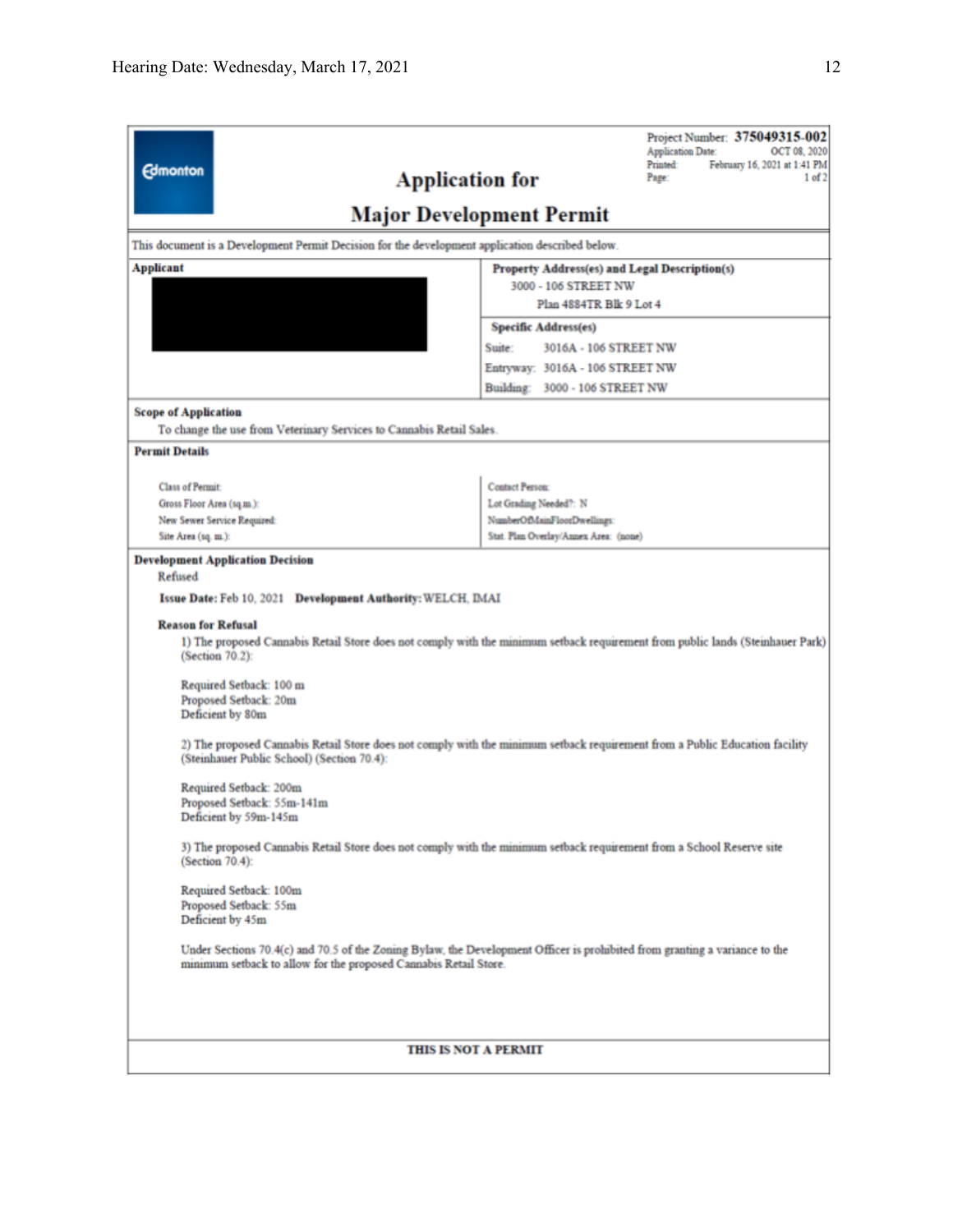| <b>Edmonton</b>                                                                                                                                                                                          |                   | <b>Application for</b> | <b>Major Development Permit</b> | <b>Application Date:</b><br>Printed:<br>Page: | Project Number: 375049315-002<br>OCT 08, 2020<br>February 16, 2021 at 1:41 PM<br>$2$ of $2$ |
|----------------------------------------------------------------------------------------------------------------------------------------------------------------------------------------------------------|-------------------|------------------------|---------------------------------|-----------------------------------------------|---------------------------------------------------------------------------------------------|
| <b>Rights of Appeal</b><br>The Applicant has the right of appeal within 21 days after the date on which the decision is made, as outlined in Section 683<br>through 689 of the Municipal Government Act. |                   |                        |                                 |                                               |                                                                                             |
| Fees                                                                                                                                                                                                     |                   |                        |                                 |                                               |                                                                                             |
|                                                                                                                                                                                                          | <b>Fee Amount</b> | <b>Amount Paid</b>     | Receipt#                        | <b>Date Paid</b>                              |                                                                                             |
| Major Dev. Application Fee                                                                                                                                                                               | \$5,600.00        | \$5,600.00             | 071520201022000                 | Oct 22, 2020                                  |                                                                                             |
| Total GST Amount:                                                                                                                                                                                        | \$0.00            |                        |                                 |                                               |                                                                                             |
| Totals for Permit:                                                                                                                                                                                       | \$5,600.00        | \$5,600.00             |                                 |                                               |                                                                                             |
|                                                                                                                                                                                                          |                   |                        |                                 |                                               |                                                                                             |
|                                                                                                                                                                                                          |                   | THIS IS NOT A PERMIT   |                                 |                                               |                                                                                             |
|                                                                                                                                                                                                          |                   |                        |                                 |                                               |                                                                                             |
|                                                                                                                                                                                                          |                   |                        |                                 |                                               |                                                                                             |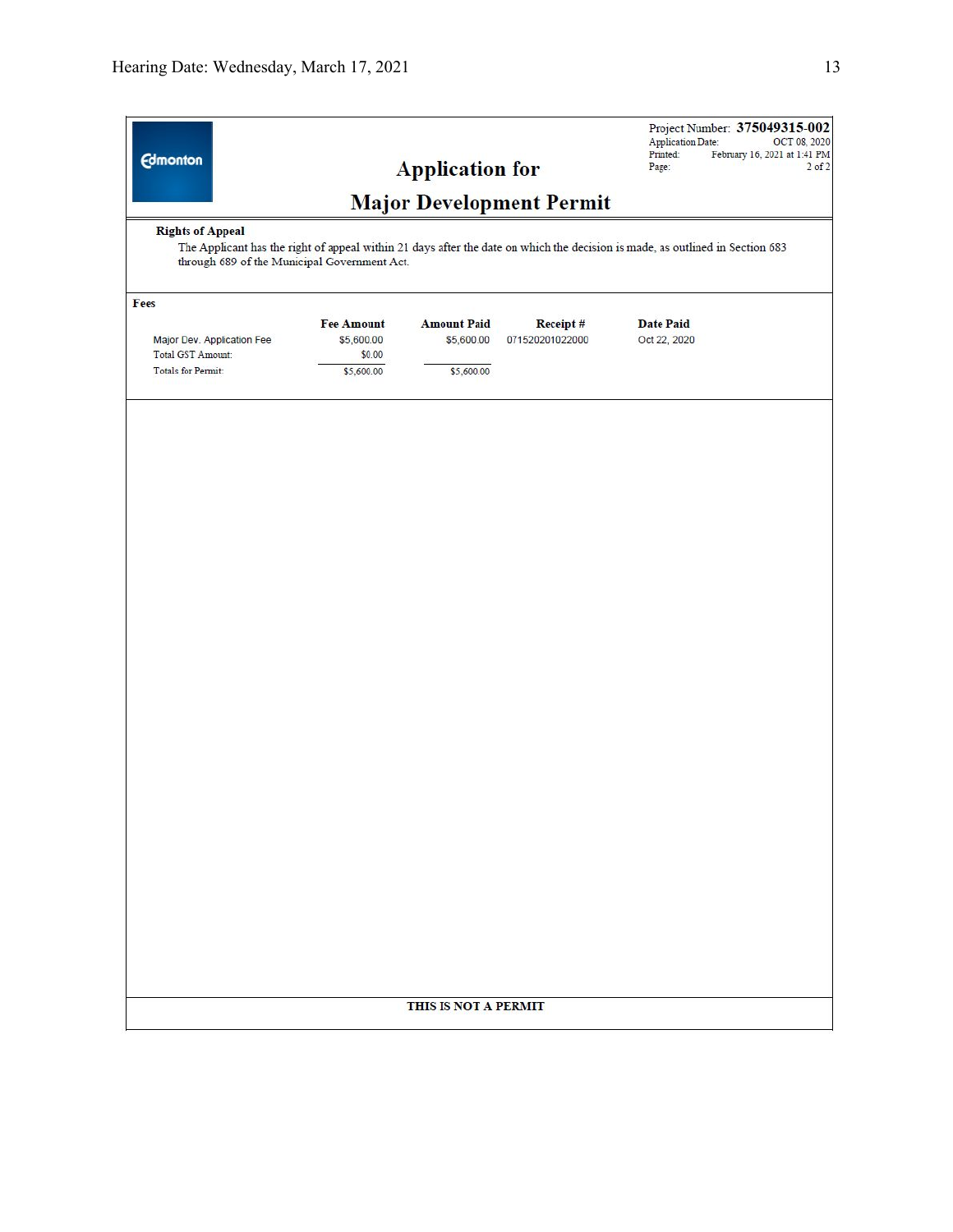

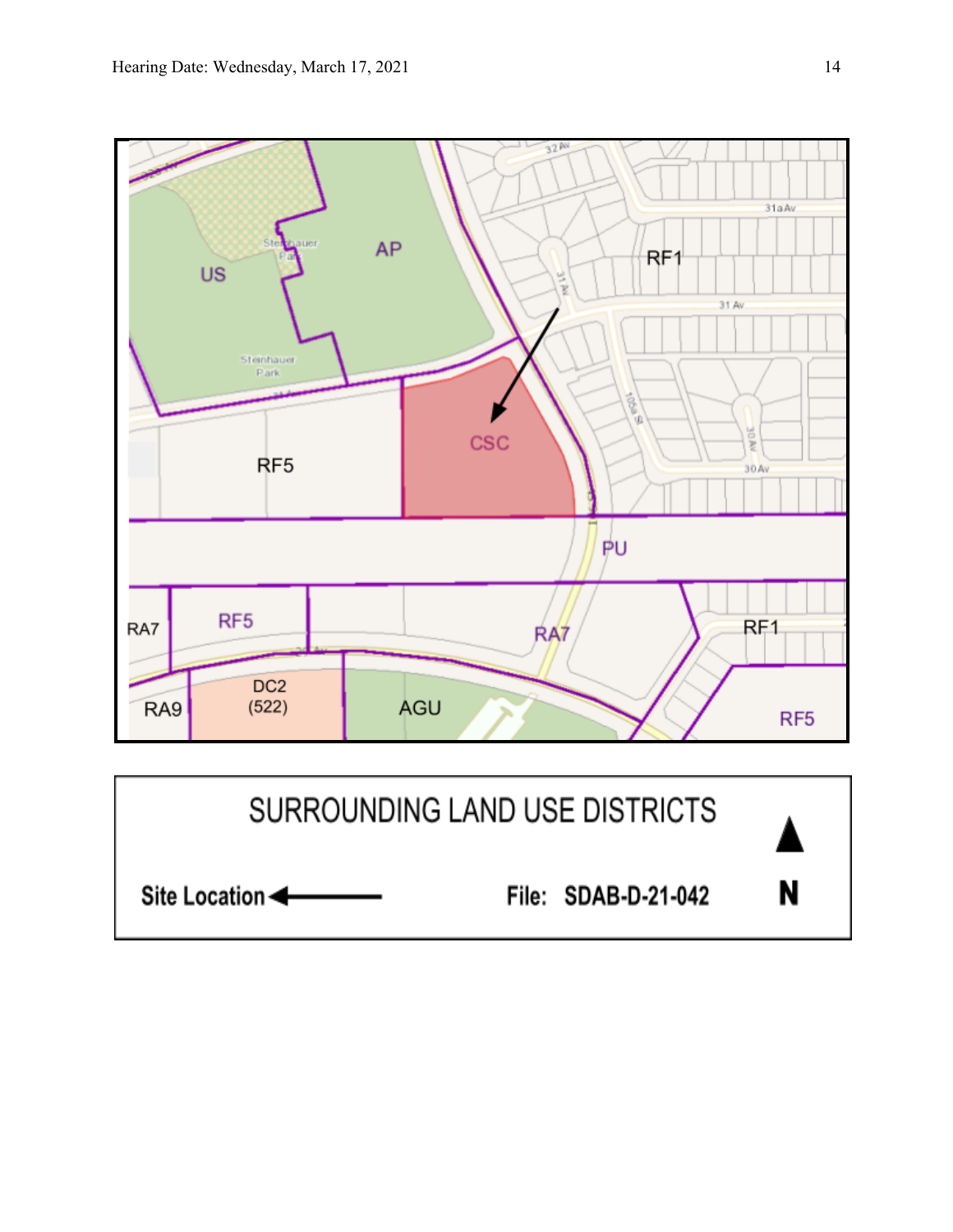# ITEM III: 2:00 P.M. FILE: SDAB-D-21-044

| AN APPEAL FROM THE DECISION OF THE DEVELOPMENT OFFICER |                                                                                                                                               |  |  |  |
|--------------------------------------------------------|-----------------------------------------------------------------------------------------------------------------------------------------------|--|--|--|
| <b>APPELLANT:</b>                                      |                                                                                                                                               |  |  |  |
| <b>APPLICATION NO.:</b>                                | 382878820-001                                                                                                                                 |  |  |  |
| <b>APPLICATION TO:</b>                                 | Operate a Major Home Based Business - Flower Shop<br>with 1 employee and 2 client visits per day (STUDIO<br>BLOOM INC). Expires Jan. 22, 2026 |  |  |  |
| <b>DECISION OF THE</b><br>DEVELOPMENT AUTHORITY:       | Approved with conditions                                                                                                                      |  |  |  |
| <b>DECISION DATE:</b>                                  | January 22, 2021                                                                                                                              |  |  |  |
| <b>DATE OF APPEAL:</b>                                 | February 17, 2021                                                                                                                             |  |  |  |
| <b>NOTIFICATION PERIOD:</b>                            | January 28, 2021 through February 18, 2021                                                                                                    |  |  |  |
| <b>RESPONDENT:</b>                                     |                                                                                                                                               |  |  |  |
| MUNICIPAL DESCRIPTION<br>OF SUBJECT PROPERTY:          | 10827 - 125 Street NW                                                                                                                         |  |  |  |
| <b>LEGAL DESCRIPTION:</b>                              | Plan RN22B Blk 27 Lot 4                                                                                                                       |  |  |  |
| ZONE:                                                  | (DC1) Direct Development Control Provision (Bylaw<br>18934 - Westmount Heritage Area)                                                         |  |  |  |
| <b>OVERLAY:</b>                                        | N/A                                                                                                                                           |  |  |  |
| <b>STATUTORY PLAN:</b>                                 | West Ingle Area Redevelopment Plan                                                                                                            |  |  |  |

# *Grounds for Appeal*

The Appellant provided the following reasons for appealing the decision of the Development Authority:

> Exceeding amount of client visits per day. This is happening on numerous days.

Owner is conducting business activity on the street in front of residences.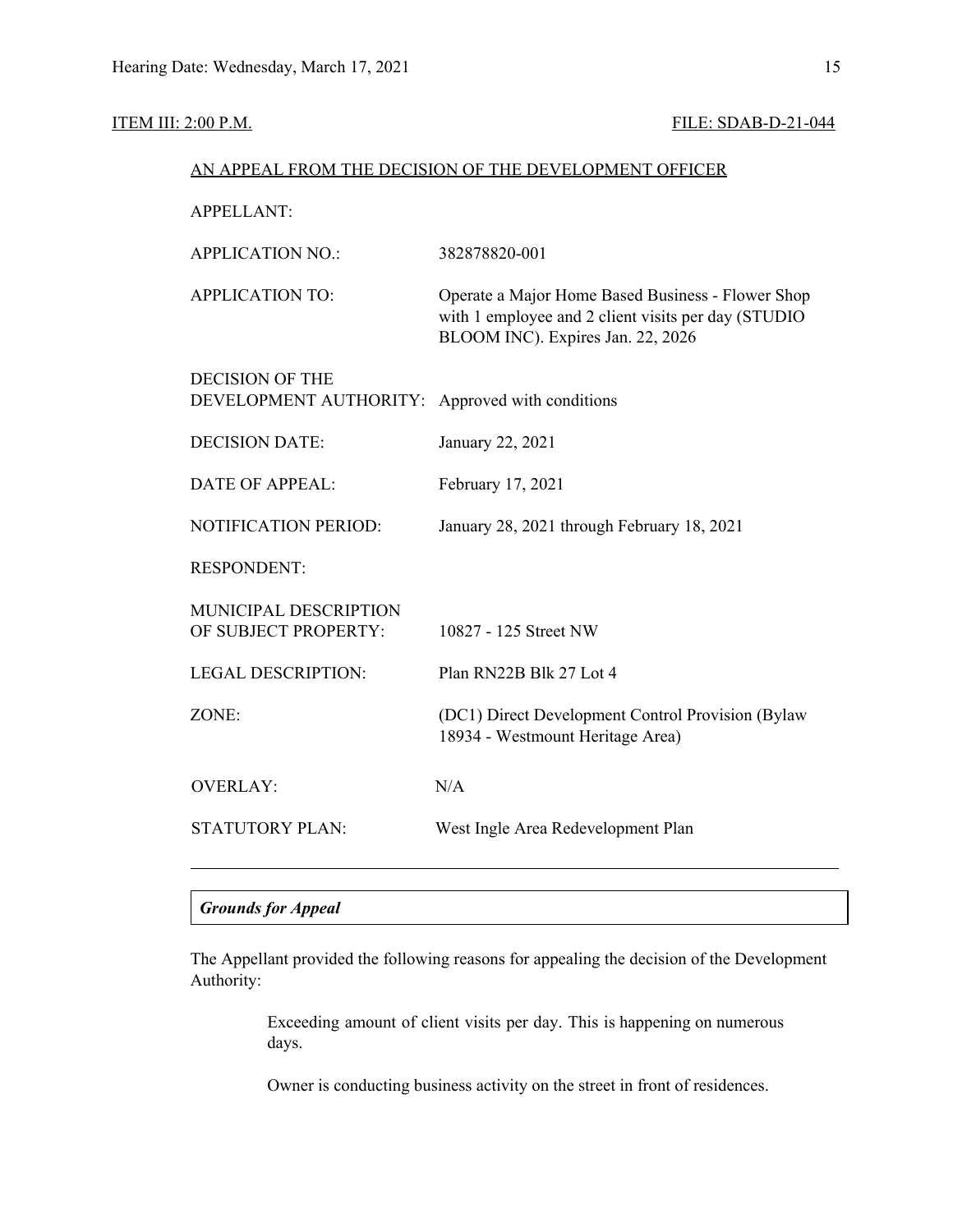Customers are Parking on 125 st. , which generates, vehicular traffic and parking.

to be continued…

# *General Matters*

#### **Appeal Information:**

The *Municipal Government Act*, RSA 2000, c M-26 states the following:

#### **Grounds for Appeal**

**685(1)** If a development authority

- (a) fails or refuses to issue a development permit to a person,
- (b) issues a development permit subject to conditions, or
- (c) issues an order under section 645,

the person applying for the permit or affected by the order under section 645 may appeal to the subdivision and development appeal board.

**(2)** In addition to an applicant under subsection (1), any person affected by an order, decision or development permit made or issued by a development authority may appeal to the subdivision and development appeal board.

#### **Appeals**

**686(1)** A development appeal to a subdivision and development appeal board is commenced by filing a notice of the appeal, containing reasons, with the board,

- (a) in the case of an appeal made by a person referred to in section 685(1)
	- (i) with respect to an application for a development permit,
		- (A) within 21 days after the date on which the written decision is given under section 642, or
		- (B) if no decision is made with respect to the application within the 40-day period, or within any extension of that period under section 684, within 21 days after the date the period or extension expires,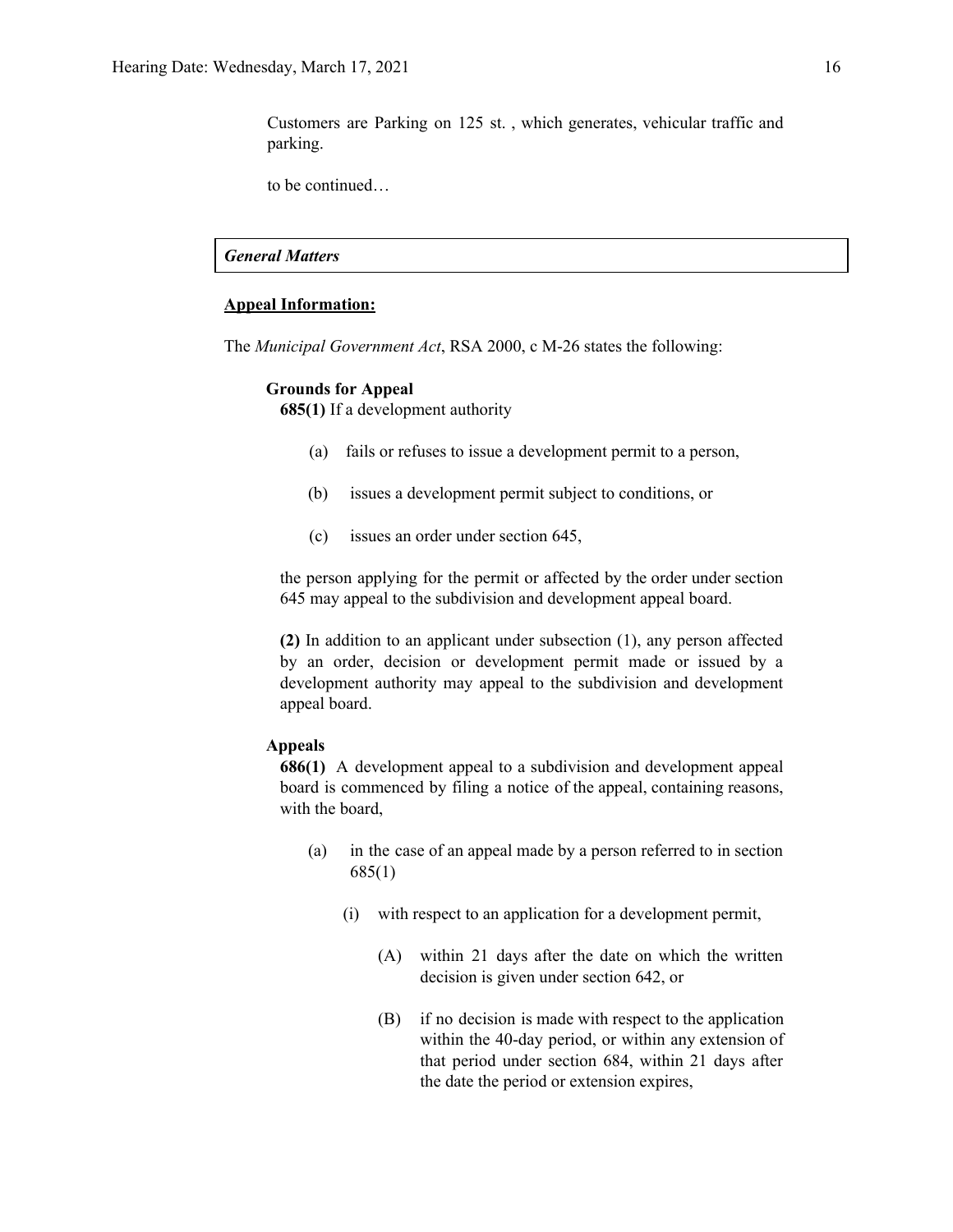or

- (ii) with respect to an order under section 645, within 21 days after the date on which the order is made, or
- (b) in the case of an appeal made by a person referred to in section 685(2), within 21 days after the date on which the notice of the issuance of the permit was given in accordance with the land use bylaw.

**685(4)** Despite subsections (1), (2) and (3), if a decision with respect to a development permit application in respect of a direct control district

- $(a)$  …
- (b) is made by a development authority, the appeal is limited to whether the development authority followed the directions of council, and if the subdivision and development appeal board finds that the development authority did not follow the directions it may, in accordance with the directions, substitute its decision for the development authority's decision.

# **General Provisions from the** *(DC1) Direct Development Control Provision (Bylaw 18934 - Westmount Heritage Area)* **("DC1"):**

Under section 3.h, a **Major Home Based Business** is a **Listed Use** in the **DC1.**

Section 1 states that the **General Purpose** of the **DC1** is:

To ensure that development is sensitively integrated with the historic context of the area and reinforces elements of the area's character including the traditional pattern of single-detached development, urban design characteristics, and historic craftsman and foursquare architecture.

#### **General Provisions from the** *Edmonton Zoning Bylaw:*

Under section 7.3(7), **Major Home Based Business** means:

development consisting of the Use of an approved Dwelling or Accessory building by a resident of that Dwelling for one or more businesses that may generate more than one business associated visit per day. The business Use must be secondary to the Residential Use of the building and shall not change the residential character of the Dwelling or Accessory building. The Dwelling may be used as a workplace by a non-resident. This Use includes Bed and Breakfast Operations but does not include General Retail Sales, Cannabis Retail Sales or Cannabis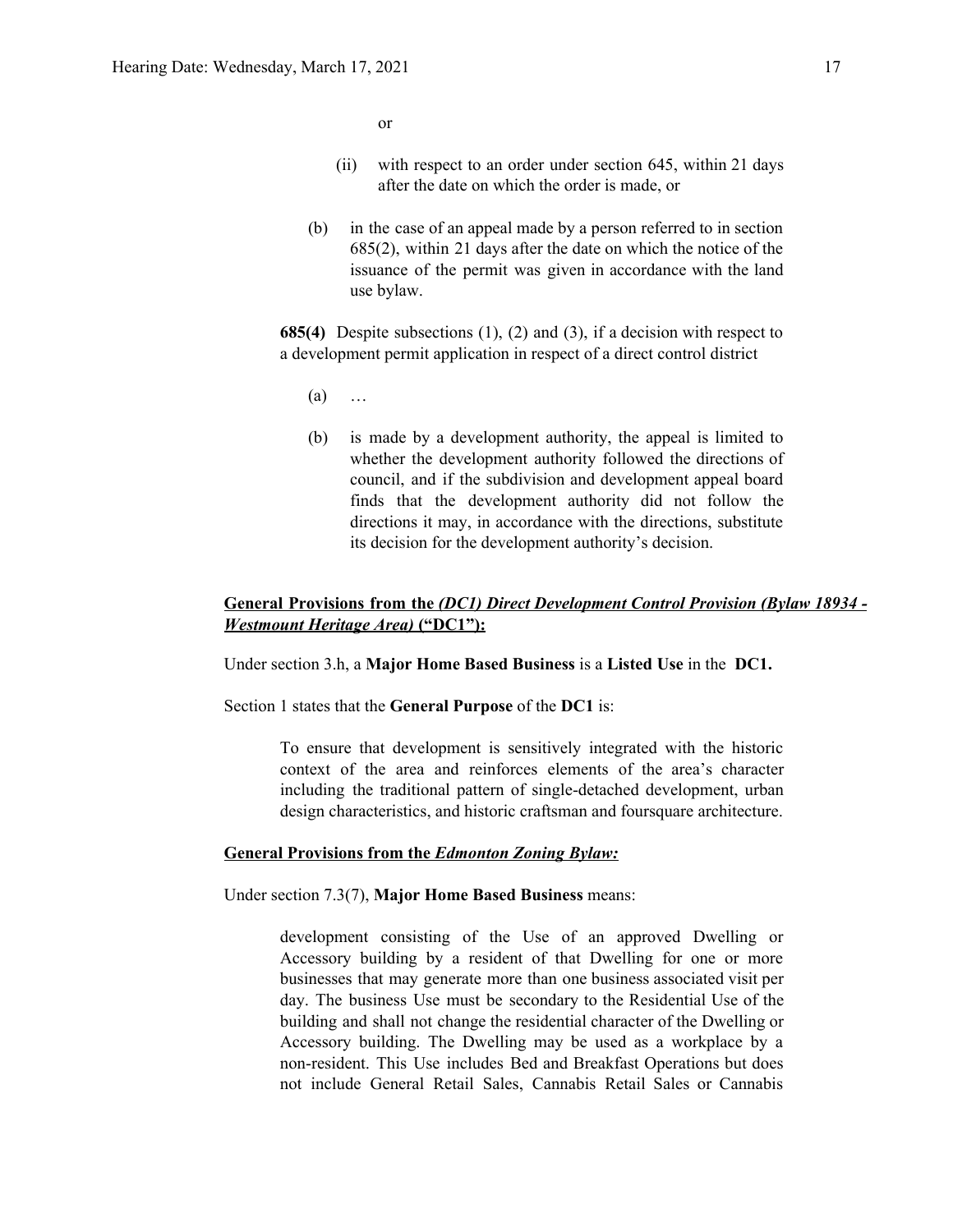Production and Distribution.

### *Major Home Based Business*

Under section 75 a **Major Home Based Business** shall comply with the following regulations:

- 1. there shall be no exterior display or advertisement other than an identification plaque or Sign a maximum of 20 cm x 30.5 cm in size located on the Dwelling;
- 2. there shall be no mechanical or electrical equipment used that creates external noise, or visible and audible interference with home electronics equipment in adjacent Dwellings;
- 3. the Major Home Based Business shall not generate pedestrian or vehicular traffic, or parking, in excess of that which is characteristic of the Zone in which it is located;
- 4. the number of non-resident employees or business partners working on-site shall not exceed two at any one time;
- 5. there shall be no outdoor business activity, or outdoor storage of material or equipment associated with the business. Indoor storage related to the business activity shall be allowed in either the Dwelling or Accessory buildings;
- 6. the Major Home Based Business shall not change the principal character or external appearance of the Dwelling or Accessory buildings;
- 7. a Bed and Breakfast Operation, operating as a Major Home Based Business may have more than two Sleeping Units. Cooking facilities shall not be located within the Sleeping Units.
- 8. in addition to the information requirements of subsection 13.1 of this Bylaw, each application for a Development Permit for the Use Major Home Based Business shall include a description of the business to be undertaken at the premises, an indication of the number of business visits per week, provision for parking, and where any materials or equipment associated with the business use are to be stored; and
- 9. the Major Home Based Business shall not be allowed if, in the opinion of the Development Officer, such Use would be more appropriately located in a Commercial or Industrial Zone having regard for the overall compatibility of the Use with the residential character of the area.
- 10. a Major Home Based Business shall not be allowed within the same principal Dwelling containing a Secondary Suite or within the same Site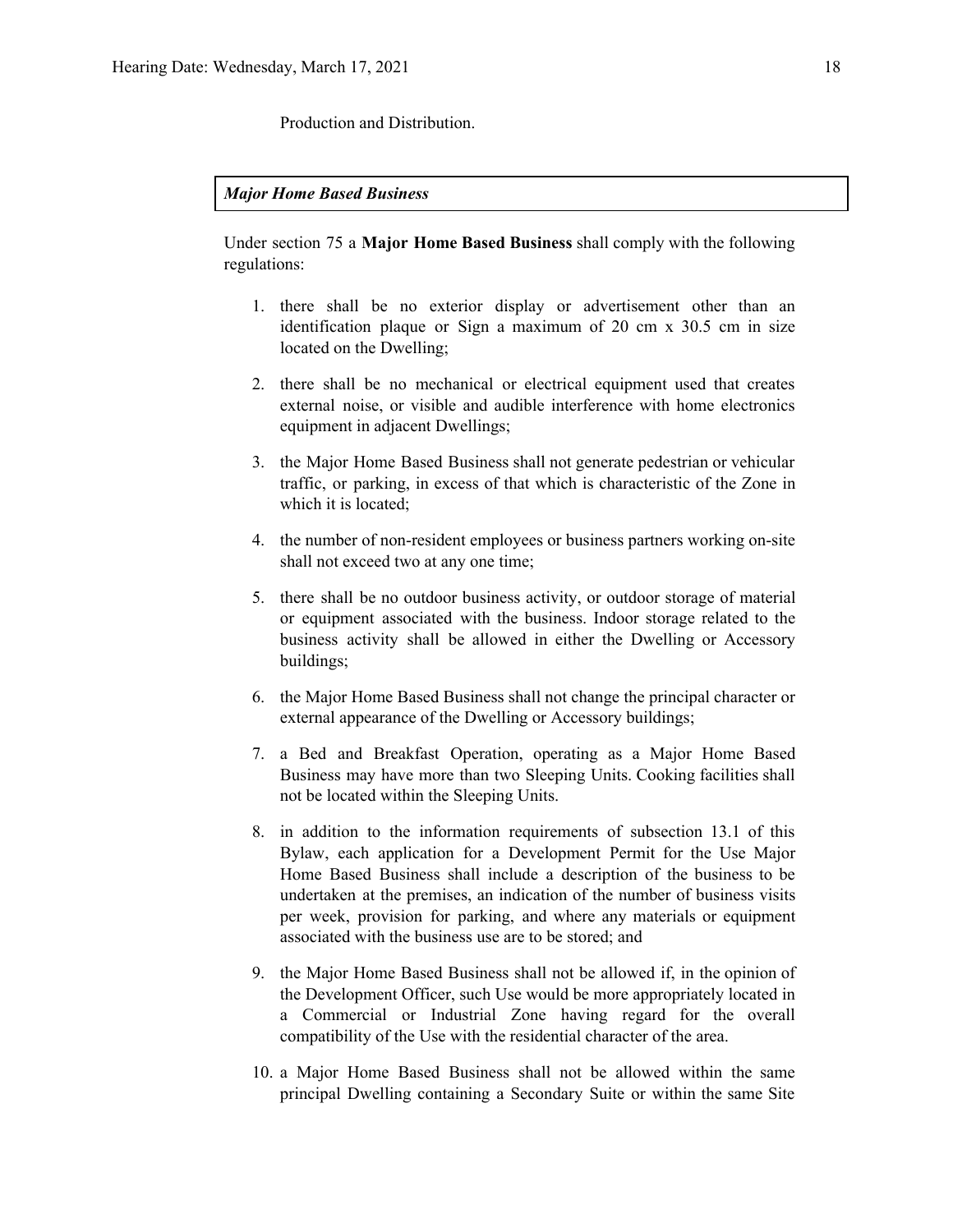containing a Garden Suite and an associated principal Dwelling, unless the Home Based Business is a Bed and Breakfast Operation and the Secondary Suite or the Garden Suite is an integral part of the Bed and Breakfast Operation.

## **Development Officer's Determination**

**You are receiving this notice because a Discretionary Use Development Permit has been issued, pursuant to Section 12.4 and 20.3 of the Edmonton Zoning Bylaw.**

**Note: The proposed development complies with the Bylaw, and there are no variances to the development regulations.**

[unedited]

#### Notice to Applicant/Appellant

**\_\_\_\_\_\_\_\_\_\_\_\_\_\_\_\_\_\_\_\_\_\_\_\_\_\_\_\_\_\_\_\_\_\_\_\_\_\_\_\_\_\_\_\_\_\_\_\_\_\_\_\_\_\_\_\_\_\_\_\_\_\_\_\_\_\_\_\_\_\_\_\_\_\_\_**

Provincial legislation requires that the Subdivision and Development Appeal Board issue its official decision in writing within fifteen days of the conclusion of the hearing.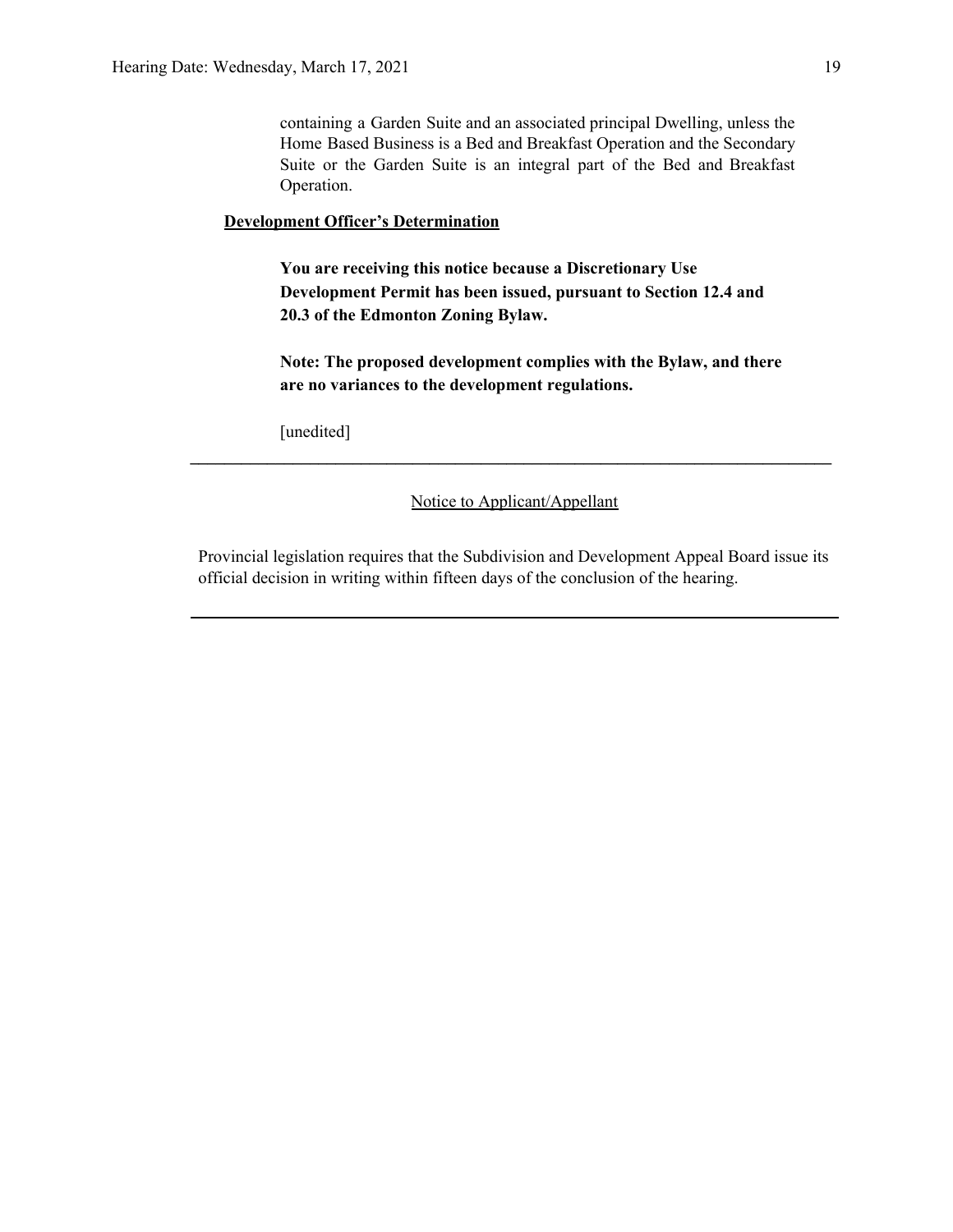|                                                                                            | Project Number: 382878820-001<br><b>Application Date:</b><br>JAN 05, 2021                                                                                                                                                                    |  |  |  |  |
|--------------------------------------------------------------------------------------------|----------------------------------------------------------------------------------------------------------------------------------------------------------------------------------------------------------------------------------------------|--|--|--|--|
| <b>Edmonton</b>                                                                            | Printed:<br>January 22, 2021 at 5:00 PM<br>Page:<br>$1$ of $3$                                                                                                                                                                               |  |  |  |  |
|                                                                                            | <b>Home Occupation</b>                                                                                                                                                                                                                       |  |  |  |  |
|                                                                                            | This document is a record of a Development Permit application, and a record of the decision for the undertaking described below, subject to<br>the limitations and conditions of this permit, of the Edmonton Zoning Bylaw 12800 as amended. |  |  |  |  |
| <b>Applicant</b><br>Property Address(es) and Legal Description(s)<br>10827 - 125 STREET NW |                                                                                                                                                                                                                                              |  |  |  |  |
|                                                                                            | Plan RN22B Blk 27 Lot 4                                                                                                                                                                                                                      |  |  |  |  |
|                                                                                            | Specific Address(es)                                                                                                                                                                                                                         |  |  |  |  |
|                                                                                            | Entryway: 10827 - 125 STREET NW                                                                                                                                                                                                              |  |  |  |  |
|                                                                                            | Building: 10827 - 125 STREET NW                                                                                                                                                                                                              |  |  |  |  |
| <b>Scope of Permit</b><br>Expires Jan. 22, 2026.                                           | To operate a Major Home Based Business - Flower Shop with 1 employee and 2 client visits per day (STUDIO BLOOM INC).                                                                                                                         |  |  |  |  |
| <b>Permit Details</b>                                                                      |                                                                                                                                                                                                                                              |  |  |  |  |
| # of business related visits/day: 3                                                        | # of vehicles at one time:                                                                                                                                                                                                                   |  |  |  |  |
| Administration Office Only?: N                                                             | Business has Trailers or Equipment?: N                                                                                                                                                                                                       |  |  |  |  |
| Class of Permit: Class B                                                                   | Description of Business: Retail Floral Studio                                                                                                                                                                                                |  |  |  |  |
| Do you live at the property?: Y<br>Outdoor storage on site?:                               | Expiry Date: 2026-01-22 00:00:00                                                                                                                                                                                                             |  |  |  |  |
| <b>Development Permit Decision</b><br>Approved                                             |                                                                                                                                                                                                                                              |  |  |  |  |
| Issue Date: Jan 22, 2021 Development Authority: FOLKMAN, JEREMY                            |                                                                                                                                                                                                                                              |  |  |  |  |
|                                                                                            |                                                                                                                                                                                                                                              |  |  |  |  |
|                                                                                            |                                                                                                                                                                                                                                              |  |  |  |  |
|                                                                                            |                                                                                                                                                                                                                                              |  |  |  |  |
|                                                                                            |                                                                                                                                                                                                                                              |  |  |  |  |
|                                                                                            |                                                                                                                                                                                                                                              |  |  |  |  |
|                                                                                            |                                                                                                                                                                                                                                              |  |  |  |  |
|                                                                                            |                                                                                                                                                                                                                                              |  |  |  |  |
|                                                                                            |                                                                                                                                                                                                                                              |  |  |  |  |
|                                                                                            |                                                                                                                                                                                                                                              |  |  |  |  |
|                                                                                            |                                                                                                                                                                                                                                              |  |  |  |  |
|                                                                                            |                                                                                                                                                                                                                                              |  |  |  |  |
|                                                                                            |                                                                                                                                                                                                                                              |  |  |  |  |
|                                                                                            |                                                                                                                                                                                                                                              |  |  |  |  |
|                                                                                            |                                                                                                                                                                                                                                              |  |  |  |  |
|                                                                                            |                                                                                                                                                                                                                                              |  |  |  |  |
|                                                                                            |                                                                                                                                                                                                                                              |  |  |  |  |
|                                                                                            |                                                                                                                                                                                                                                              |  |  |  |  |
|                                                                                            |                                                                                                                                                                                                                                              |  |  |  |  |
|                                                                                            |                                                                                                                                                                                                                                              |  |  |  |  |
|                                                                                            |                                                                                                                                                                                                                                              |  |  |  |  |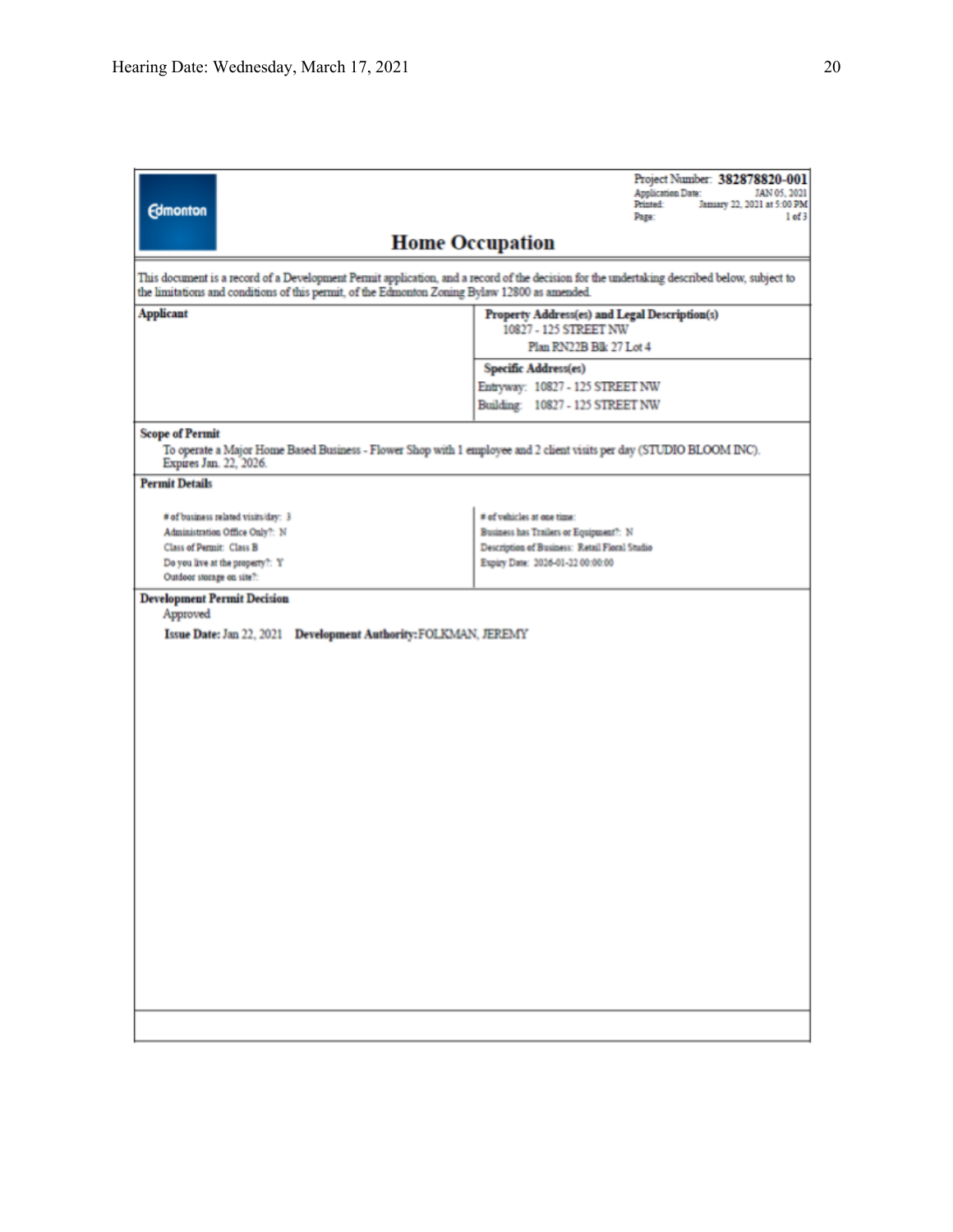| <b>Edmonton</b>  |                                                                                                                                                                                                                                                                                                                                                                                                                | Project Number: 382878820-001<br>Application Date:<br>JAN 05, 202<br>January 22, 2021 at 5:00 PM<br>Printed:<br>2 <sub>of</sub><br>Page: |
|------------------|----------------------------------------------------------------------------------------------------------------------------------------------------------------------------------------------------------------------------------------------------------------------------------------------------------------------------------------------------------------------------------------------------------------|------------------------------------------------------------------------------------------------------------------------------------------|
|                  | <b>Home Occupation</b>                                                                                                                                                                                                                                                                                                                                                                                         |                                                                                                                                          |
| amended.         | <b>Subject to the Following Conditions</b><br>Unless otherwise stated, all references to "section numbers" refer to the authority under the Edmonton Zoning Bylaw #12800, as                                                                                                                                                                                                                                   |                                                                                                                                          |
|                  | 1. The business owner must live at the site. The business use must be secondary to the residential use of the building and shall not<br>change the residential character of the Dwelling or Accessory Building (Section $7.3(7)$ ).                                                                                                                                                                            |                                                                                                                                          |
|                  | 2. There shall be no exterior display or advertisement other than an identification plaque or sign a maximum of 20 cm (8") x 30.5<br>cm (12") in size located on the dwelling (Section 75.1).                                                                                                                                                                                                                  |                                                                                                                                          |
|                  | 3. The Major Home Based Business shall not generate pedestrian or vehicular traffic, or parking, in excess of that which is<br>characteristic of the Zone in which it is located (Section 75.3).                                                                                                                                                                                                               |                                                                                                                                          |
|                  | 4. If non-resident employees or business partners are working on-site, the maximum number shall not exceed the number applied<br>for with this application.                                                                                                                                                                                                                                                    |                                                                                                                                          |
|                  | 5. If there are visits associated with the business the number shall not exceed the number applied for with this application.                                                                                                                                                                                                                                                                                  |                                                                                                                                          |
|                  | 6. Clients visit must be by-appointment only and appointments shall not overlap.                                                                                                                                                                                                                                                                                                                               |                                                                                                                                          |
| $75.5$ ).        | 7. There shall be no outdoor business activities, or outdoor storage of material or equipment associated with the business (Section                                                                                                                                                                                                                                                                            |                                                                                                                                          |
|                  | 8. No offensive noise, odour, vibration, smoke, litter, heat or other objectionable effect shall be produced.                                                                                                                                                                                                                                                                                                  |                                                                                                                                          |
|                  | 9. The business use must maintain the privacy and enjoyment of adjacent residences and the characteristic of the neighborhood.                                                                                                                                                                                                                                                                                 |                                                                                                                                          |
|                  | 10. All parking for the Dwelling and Home Based Business must be accommodated on site unless a parking variance has been<br>granted for this Major Home Based Business.                                                                                                                                                                                                                                        |                                                                                                                                          |
|                  | 11. This Development Permit may be cancelled at any time if the Home Based Business as stated in the Permit Details changes<br>$(Secton 17.2)$ .                                                                                                                                                                                                                                                               |                                                                                                                                          |
|                  | 12. This approval is for a 5 year period from the date of this decision. A new Development Permit must be obtained to continue to<br>operate the business from this location. This Development Permit expires on Jan. 22, 2026.                                                                                                                                                                                |                                                                                                                                          |
| Notes:           |                                                                                                                                                                                                                                                                                                                                                                                                                |                                                                                                                                          |
|                  | 1. An approved Development Permit means that the proposed development has been reviewed against the provisions of this bylaw.<br>It does not remove obligations to conform with other legislation, bylaws or land title instruments such as the Municipal<br>Government Act, the Edmonton Building Permit Bylaw or any caveats, covenants or easements that might be attached to the Site<br>$(Section 5.2)$ . |                                                                                                                                          |
|                  | 2. This Development Permit is not a Business License.                                                                                                                                                                                                                                                                                                                                                          |                                                                                                                                          |
|                  | 3. Subject to the right of appeal. The permit is not valid until the required Notification Period expires (date noted below in<br>accordance with Section 21.1 and 17.1).                                                                                                                                                                                                                                      |                                                                                                                                          |
| <b>Variances</b> |                                                                                                                                                                                                                                                                                                                                                                                                                |                                                                                                                                          |
|                  | You are receiving this notice because a Discretionary Use Development Permit has been issued, pursuant to Section 12.4 and 20.3<br>of the Edmonton Zoning Bylaw.                                                                                                                                                                                                                                               |                                                                                                                                          |
|                  | Note: The proposed development complies with the Bylaw, and there are no variances to the development regulations.                                                                                                                                                                                                                                                                                             |                                                                                                                                          |
|                  |                                                                                                                                                                                                                                                                                                                                                                                                                |                                                                                                                                          |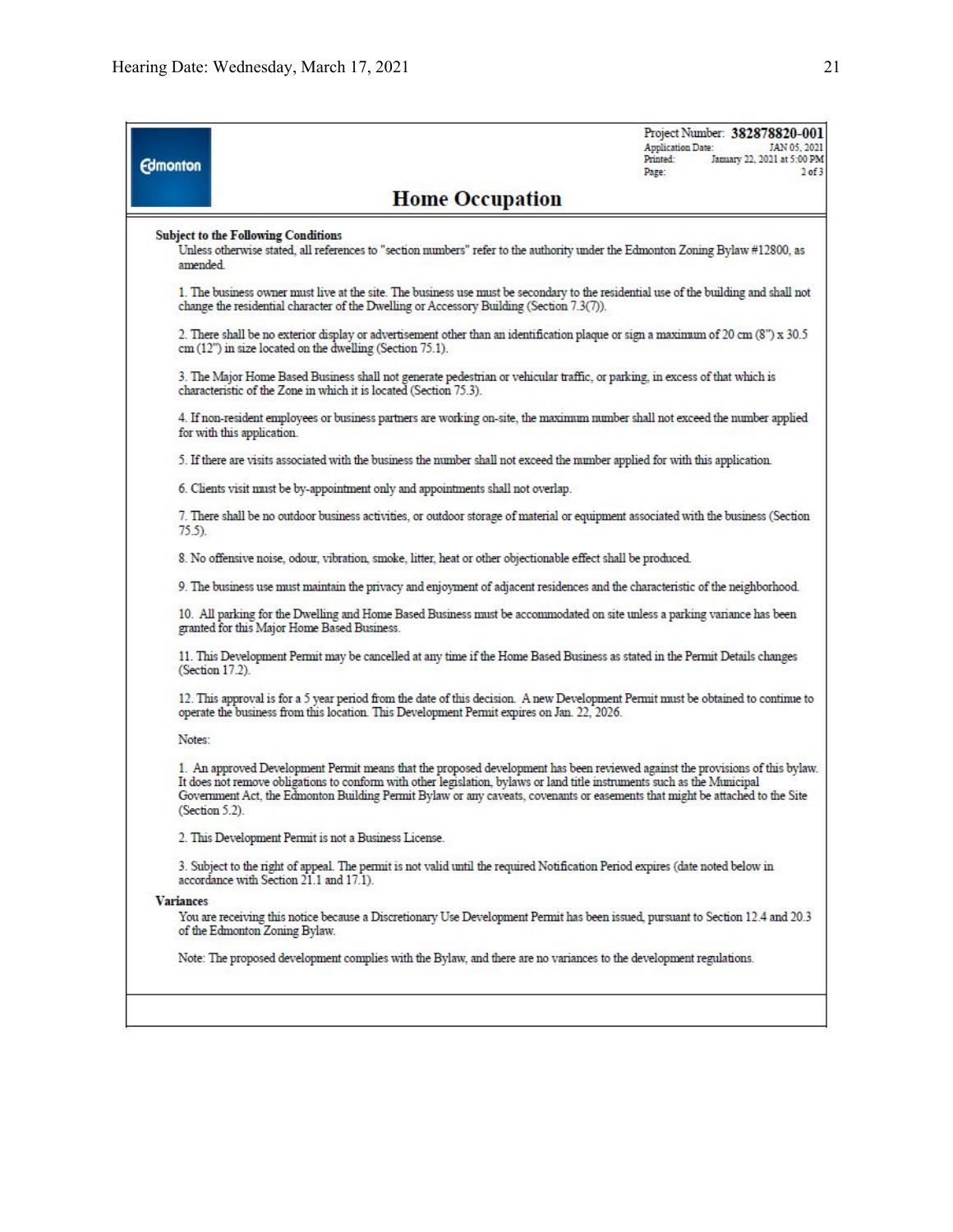| <b>Edmonton</b>                           |                                         |                                |                              | Project Number: 382878820-001<br><b>Application Date:</b><br>JAN 05, 2021<br>January 22, 2021 at 5:00 PM<br>Printed:<br>Page:<br>$3$ of $3$ |
|-------------------------------------------|-----------------------------------------|--------------------------------|------------------------------|---------------------------------------------------------------------------------------------------------------------------------------------|
|                                           |                                         | <b>Home Occupation</b>         |                              |                                                                                                                                             |
| <b>Rights of Appeal</b><br>Amendment Act. |                                         |                                |                              | This approval is subject to the right of appeal as outlined in Chapter 24, Section 683 through 689 of the Municipal Government              |
| Notice Period Begins: Jan 28, 2021        |                                         | Ends: Feb 18, 2021             |                              |                                                                                                                                             |
| Fees                                      |                                         |                                |                              |                                                                                                                                             |
| Dev. Application Fee<br>Total GST Amount: | <b>Fee Amount</b><br>\$327.00<br>\$0.00 | <b>Amount Paid</b><br>\$327.00 | Receipt #<br>045461162800001 | <b>Date Paid</b><br>Jan 08, 2021                                                                                                            |
| Totals for Permit:                        | \$327.00                                | \$327.00                       |                              |                                                                                                                                             |
|                                           |                                         |                                |                              |                                                                                                                                             |
|                                           |                                         |                                |                              |                                                                                                                                             |
|                                           |                                         |                                |                              |                                                                                                                                             |
|                                           |                                         |                                |                              |                                                                                                                                             |
|                                           |                                         |                                |                              |                                                                                                                                             |
|                                           |                                         |                                |                              |                                                                                                                                             |
|                                           |                                         |                                |                              |                                                                                                                                             |
|                                           |                                         |                                |                              |                                                                                                                                             |
|                                           |                                         |                                |                              |                                                                                                                                             |
|                                           |                                         |                                |                              |                                                                                                                                             |